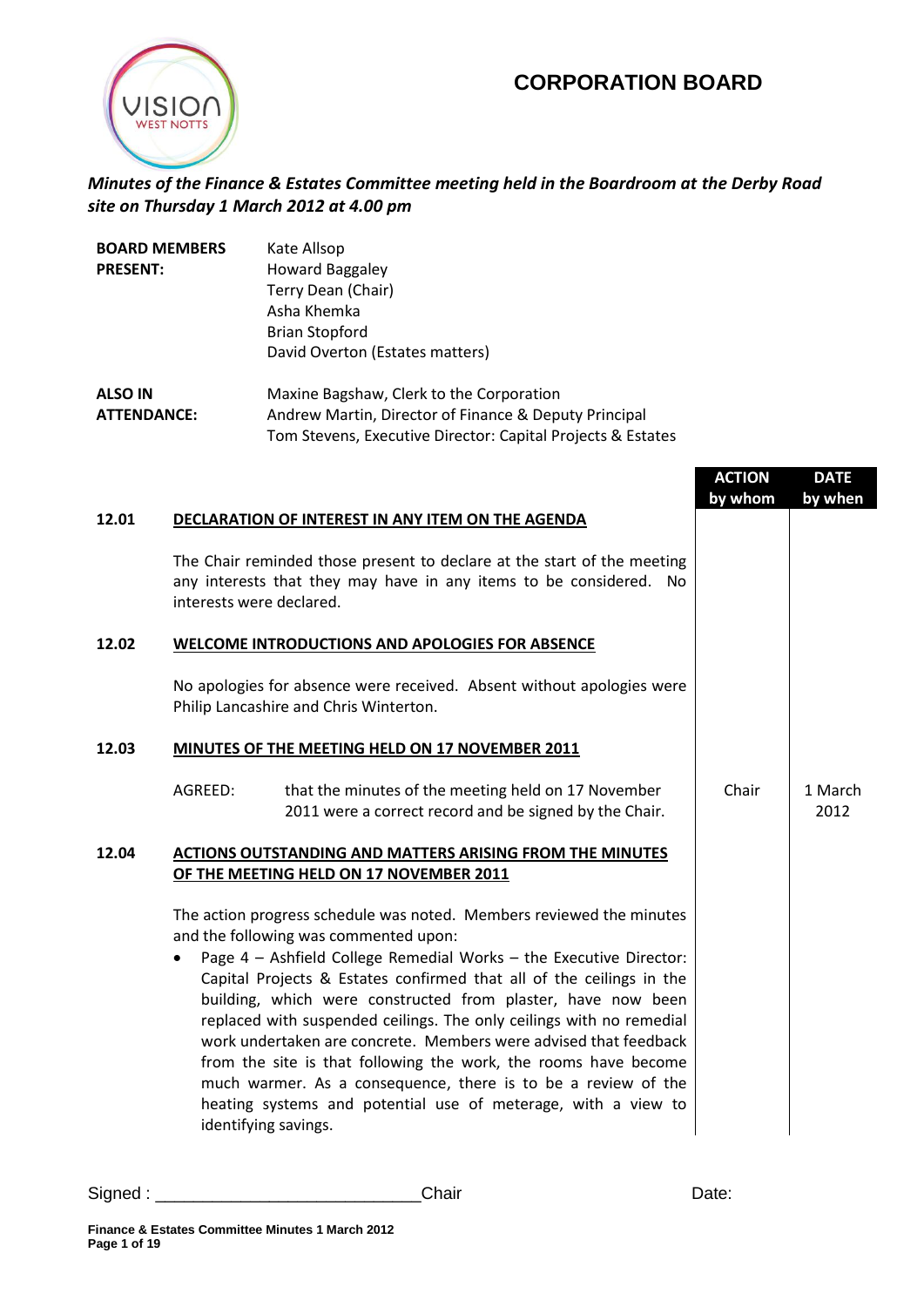|                                                                                                                                                                                                                                                                                                                                                                                                                                                                                                                                                                                                                                                                                                                                                                                                                                                                                                                                                                                                                                                                                                                                                                       | <b>ACTION</b>                  | <b>DATE</b>              |
|-----------------------------------------------------------------------------------------------------------------------------------------------------------------------------------------------------------------------------------------------------------------------------------------------------------------------------------------------------------------------------------------------------------------------------------------------------------------------------------------------------------------------------------------------------------------------------------------------------------------------------------------------------------------------------------------------------------------------------------------------------------------------------------------------------------------------------------------------------------------------------------------------------------------------------------------------------------------------------------------------------------------------------------------------------------------------------------------------------------------------------------------------------------------------|--------------------------------|--------------------------|
| Page 4 - Chesterfield Road - the Executive Director: Capital Projects<br>& Estates confirmed that further inspection work still needs to be<br>done on the building, but given the potential to vacate these<br>premises, the question is really when is the best time to complete this<br>work.<br>Page 11 - Partner Strategy - the Director of Finance confirmed that<br>٠<br>this review is still being worked on and that a full report would be<br>presented at the next meeting with details of the outcomes. All<br>members agreed that it was important to have a clear understanding<br>of the contribution that partner activities make to the College's<br>overall position so that everyone can assess how critical each element<br>is to overall performance.                                                                                                                                                                                                                                                                                                                                                                                            | by whom<br>Director<br>Finance | by when<br>3 May<br>2012 |
| 12.05<br><b>PROPERTY STRATEGY UPDATE</b>                                                                                                                                                                                                                                                                                                                                                                                                                                                                                                                                                                                                                                                                                                                                                                                                                                                                                                                                                                                                                                                                                                                              |                                |                          |
| The Executive Director: Capital Projects & Estates introduced this item<br>and drew the following to members' attention:                                                                                                                                                                                                                                                                                                                                                                                                                                                                                                                                                                                                                                                                                                                                                                                                                                                                                                                                                                                                                                              |                                |                          |
| New car park adjacent to CREATE with 96 spaces, opened for use on<br>٠<br>16 January 2012. On 18 January 2012 Baggaleys made available 30<br>spaces on the extended Cauldwell Road car park ahead of contract.<br>Shuttle bus facility for staff from Mansfield Football Club is available.<br>It was noted that, to date, no staff have taken up the shuttle bus<br>facility, but that this could be because the Derby Road site is not<br>seeing any real problems following the minimal reduction in car park<br>spaces.<br>Sports hall construction progressing.<br>Contractual documents for<br>٠<br>£1,826,088 plus VAT signed.<br>Members discussed the Sports Hall construction timescale in detail and<br>were advised that Baggaleys have informally indicated that the contract<br>may be six weeks behind programme. It is believed that a contributing<br>element to this was the period of bad weather seen, but also there<br>appears to have been some problems with their supply chain.<br>The<br>Committee were asked to note that, to date, this is only an informal<br>indication from Baggaleys and that the College is still waiting for formal |                                |                          |
| clarification of the position. Members all agreed that it was imperative<br>that a meeting to be arranged with Baggaleys for them to confirm their<br>formal position, and to also give a full and proper explanation as to how<br>such a significant delay, if it is in fact such a delay, has occurred.                                                                                                                                                                                                                                                                                                                                                                                                                                                                                                                                                                                                                                                                                                                                                                                                                                                             |                                |                          |
| Members were also advised that another problem has arisen in relation<br>to the Sports Hall construction. The Executive Director: Capital Projects &<br>Estates explained that the cladding is not to the College's specifications<br>requested. What appears to have happened is that the architects have<br>given incorrect details in the specification. It was noted that the error<br>that has led to this position stems from the architects and not the<br>construction company.                                                                                                                                                                                                                                                                                                                                                                                                                                                                                                                                                                                                                                                                               |                                |                          |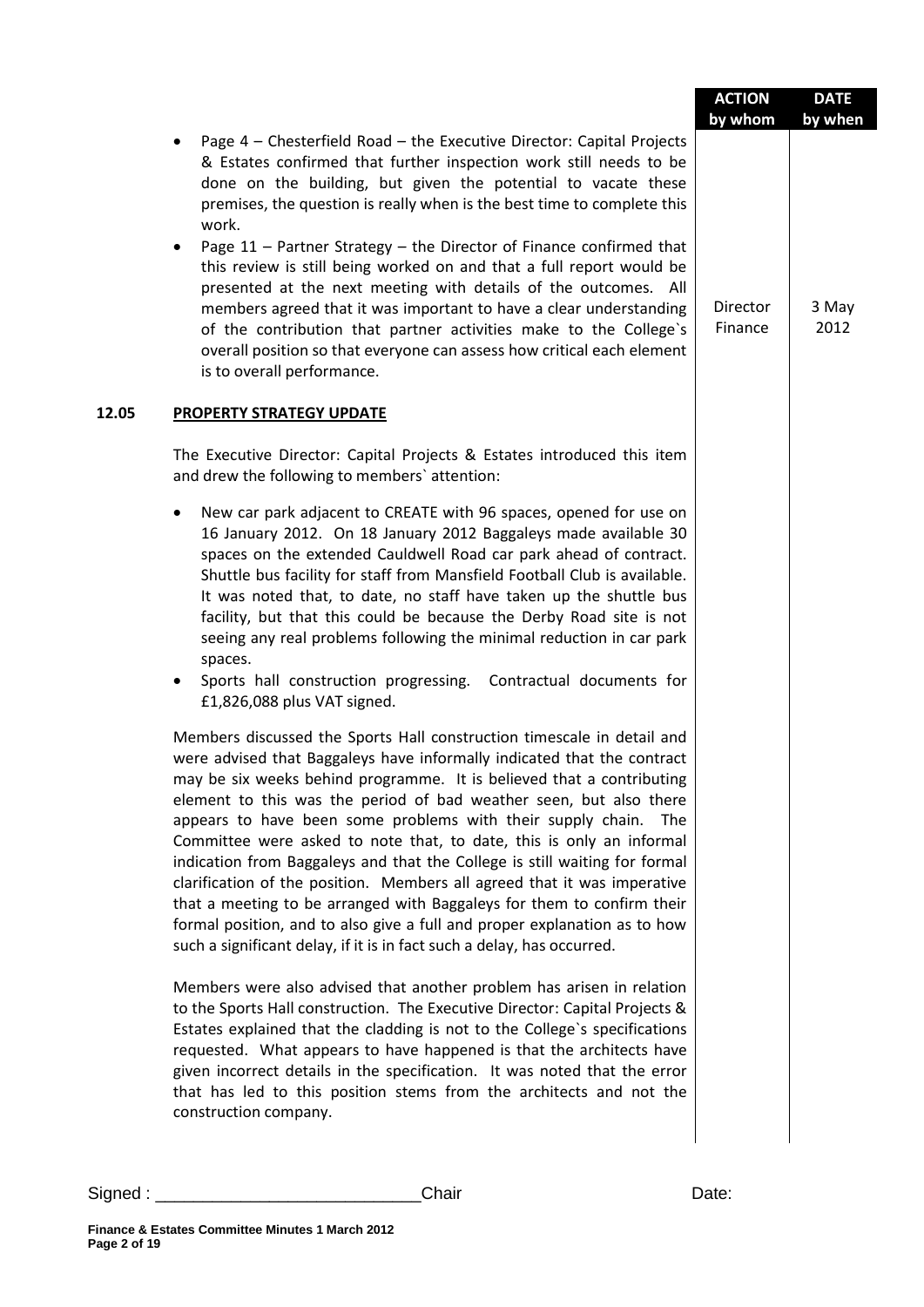|         |                                                                                                                                                                                                                                                                                                                                                                                                                                                                                                                                                                                                                                                                                                                                                                                                                                                                                                                                                                                                         | <b>ACTION</b><br>by whom | <b>DATE</b><br>by when |
|---------|---------------------------------------------------------------------------------------------------------------------------------------------------------------------------------------------------------------------------------------------------------------------------------------------------------------------------------------------------------------------------------------------------------------------------------------------------------------------------------------------------------------------------------------------------------------------------------------------------------------------------------------------------------------------------------------------------------------------------------------------------------------------------------------------------------------------------------------------------------------------------------------------------------------------------------------------------------------------------------------------------------|--------------------------|------------------------|
|         | The Principal confirmed that she had arranged a meeting with lan<br>Baggaley for next week to get a better understanding as to what the<br>actual extent of the potential delay is. The Executive Director: Capital<br>Projects & Estates indicated that whilst some of the construction delay<br>could be recovered, there could be additional delay linked to the<br>cladding.                                                                                                                                                                                                                                                                                                                                                                                                                                                                                                                                                                                                                        |                          |                        |
|         | Members discussed the Project Manager's performance generally, and<br>felt that Turner Townsend ought to be performing better than seen to<br>date, and in particular reporting to the College Management Team and<br>this Committee on a more timely basis. It was acknowledged that the<br>cladding/panelling issue would be resolved and that it was just a question<br>as to how long it would take to have the correct panelling delivered and<br>this was unknown at this stage.                                                                                                                                                                                                                                                                                                                                                                                                                                                                                                                  |                          |                        |
|         | The Executive Director: Capital Projects & Estates indicated that he had<br>found it quite difficult to obtain internal finish samples from the<br>construction company, and that as a consequence, the College was being<br>asked to make decisions at the eleventh hour. It was agreed that this was<br>another issue for the Principal and the Management Team to address as<br>part of their meetings with Baggaleys Construction.                                                                                                                                                                                                                                                                                                                                                                                                                                                                                                                                                                  |                          |                        |
|         | Mansell Construction appointed as Building Contractor for the new<br>٠<br>build Teaching Block and enclosed Car Park/Courtyard. Work started<br>on 9 January with site compound complete for 16 January. The<br>Executive Director Capital: Projects & Estates indicated that he had<br>been very impressed with how quickly Mansell Construction had<br>started on site.<br>Detailed Construction Programme has been issued and to date<br>construction is on target for completion on 7 December 2012.<br>Contract documentation agreed for signature except novation<br>agreements and warranties. Members were assured that there were<br>no issues as a consequence of this and that currently both parties<br>were working with letters of intent.<br>Fire strategy requires a levelling of existing road under the bridge on<br>٠<br>Derby Road. Work proposed to be undertaken during the Easter<br>vacation at a cost of £20,488.08 by Mansell Construction. To be<br>funded from contingency. |                          |                        |
|         | Members took the opportunity to discuss this issue in further detail and<br>were advised that the original fire strategy presented and approved in<br>principle by the Fire Authorities has required amendment resulting in an<br>unforeseen requirement to lower the road under the existing bridge at<br>Derby Road. It was explained that the original fire strategy completed by<br>ARUPS had initially been approved in principle by local Fire Service<br>Officers. However, upon review, the Chief Officer is now adamant that<br>any Nottinghamshire Fire Vehicle has to be able to get under the bridge.<br>The amendment to the works required is to enable the largest fire engine                                                                                                                                                                                                                                                                                                           |                          |                        |
| Signed: | Chair                                                                                                                                                                                                                                                                                                                                                                                                                                                                                                                                                                                                                                                                                                                                                                                                                                                                                                                                                                                                   | Date:                    |                        |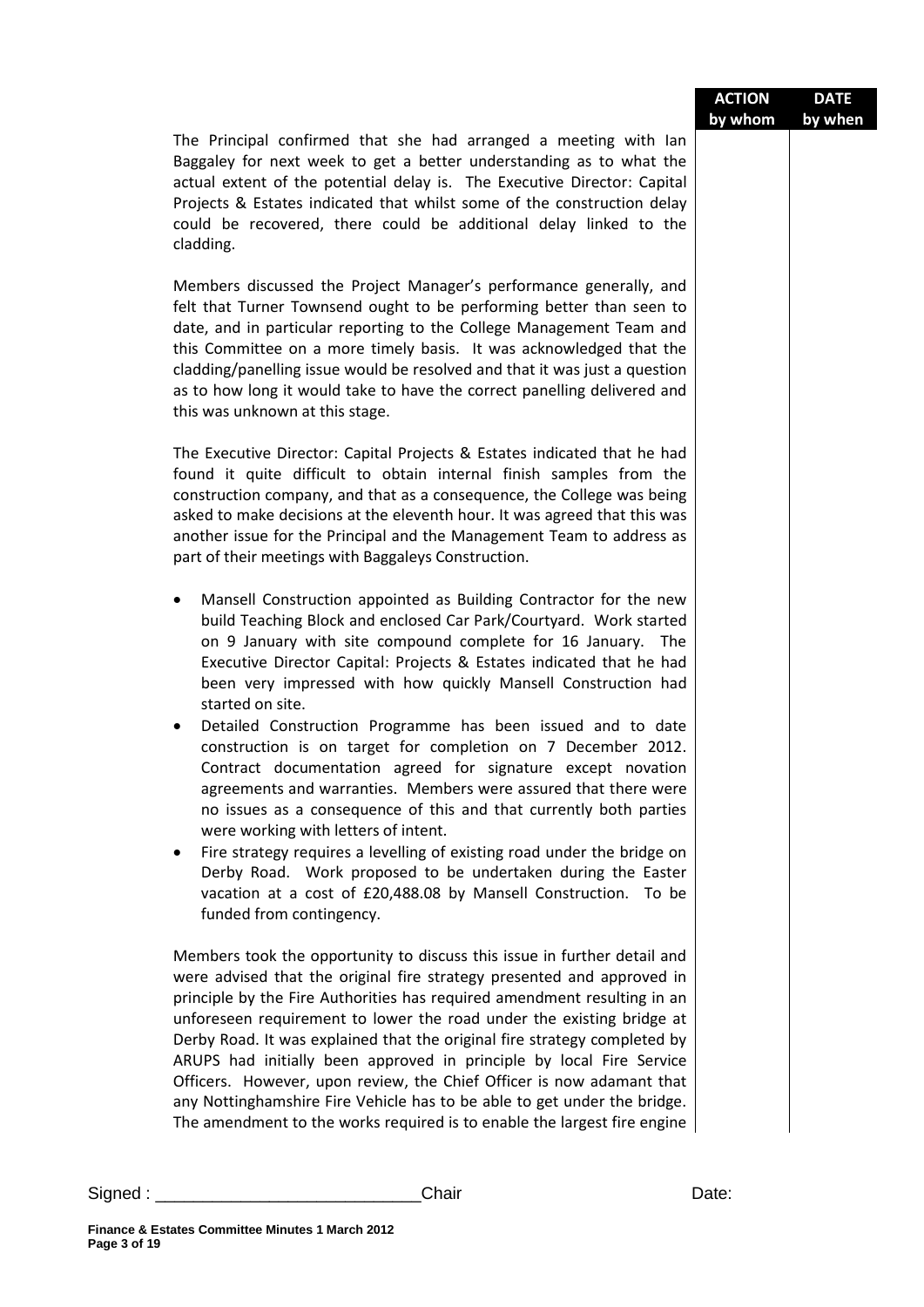|                                                                                                                                                                                                                                                                                                                                                                                                                                                                                                                                                                                                                                                                                                                                                                                                     | <b>ACTION</b> | <b>DATE</b>   |
|-----------------------------------------------------------------------------------------------------------------------------------------------------------------------------------------------------------------------------------------------------------------------------------------------------------------------------------------------------------------------------------------------------------------------------------------------------------------------------------------------------------------------------------------------------------------------------------------------------------------------------------------------------------------------------------------------------------------------------------------------------------------------------------------------------|---------------|---------------|
| to pass underneath that potentially could be called on. The bridge<br>currently provides 3.27m clearance, and the Fire Authority has requested<br>3.7m clearance. Costs to undertake this work are £20,488.08 plus VAT.                                                                                                                                                                                                                                                                                                                                                                                                                                                                                                                                                                             | by whom       | by when       |
| Members agreed that they were unhappy to simply approve the costs<br>from the contingency. The question to be determined before these<br>additional costs are incurred was whether or not ARUPS, in preparing the<br>initial strategy, were professionally negligent, or whether they, in good<br>faith, relied upon the Fire Service suggestion that the original plan was<br>acceptable. The Executive Director: Capital Projects & Estates was<br>requested to go back to ARUPS and assess the potential for their liability<br>to contribute towards these additional costs, with the issue to be<br>resolved regarding negligence.                                                                                                                                                             | ED CP&E       | March<br>2012 |
| Derby Road Boardroom will close for use from 30 March 2012 to<br>$\bullet$<br>enable access from the Enviro Block to the new build. Steel for the<br>new build is anticipated on 19 March 2012.<br>College received confirmation of £1.9million SFA funding support for<br>$\bullet$<br>new build, and an indication that £1.69million will be paid to the<br>College by the end of March to assist cash flow.<br>Fees have been agreed for an ecological survey of £893 plus VAT by<br>$\bullet$<br>EMEC. New build planning conditions of £530 plus VAT, and £740<br>plus VAT for boundaries and tree planting by Taylor Young.<br>Professional fees for new teaching block have been updated to<br>٠<br>£472,015.50 plus VAT representing 5.98% in construction costs of<br>£7,886,217 plus VAT. |               |               |
| Members' attention was drawn to the full detail of professional fees<br>detailed and set out on pages 18 and 19, of particular note was the fact<br>that Turner Townsend are contracted to this project on a fixed fee.                                                                                                                                                                                                                                                                                                                                                                                                                                                                                                                                                                             |               |               |
| Members' attention was drawn to appendix 2, which details the<br>payments made in relation to the project to date.                                                                                                                                                                                                                                                                                                                                                                                                                                                                                                                                                                                                                                                                                  |               |               |
| Having reviewed all of the detail of the update provided, members<br>indicated that it was imperative to clarify the extent of the potential delay<br>in relation to the construction of the Sports Hall. In addition, further<br>work needs to be done regarding the additional costs to be incurred<br>following revision of the fire strategy and a review of who is liable to pay<br>these additional costs.                                                                                                                                                                                                                                                                                                                                                                                    |               |               |
| AGREED to:<br>a) note the update provided,<br>b) approve the professional appointments proposed, and<br>c) request additional work be undertaken to assess expenditure liability<br>to reduce the level of the existing road under the bridge at Derby Road<br>campus to allow Fire Brigade access.                                                                                                                                                                                                                                                                                                                                                                                                                                                                                                 |               |               |

Signed : \_\_\_\_\_\_\_\_\_\_\_\_\_\_\_\_\_\_\_\_\_\_\_\_\_\_\_\_Chair Date: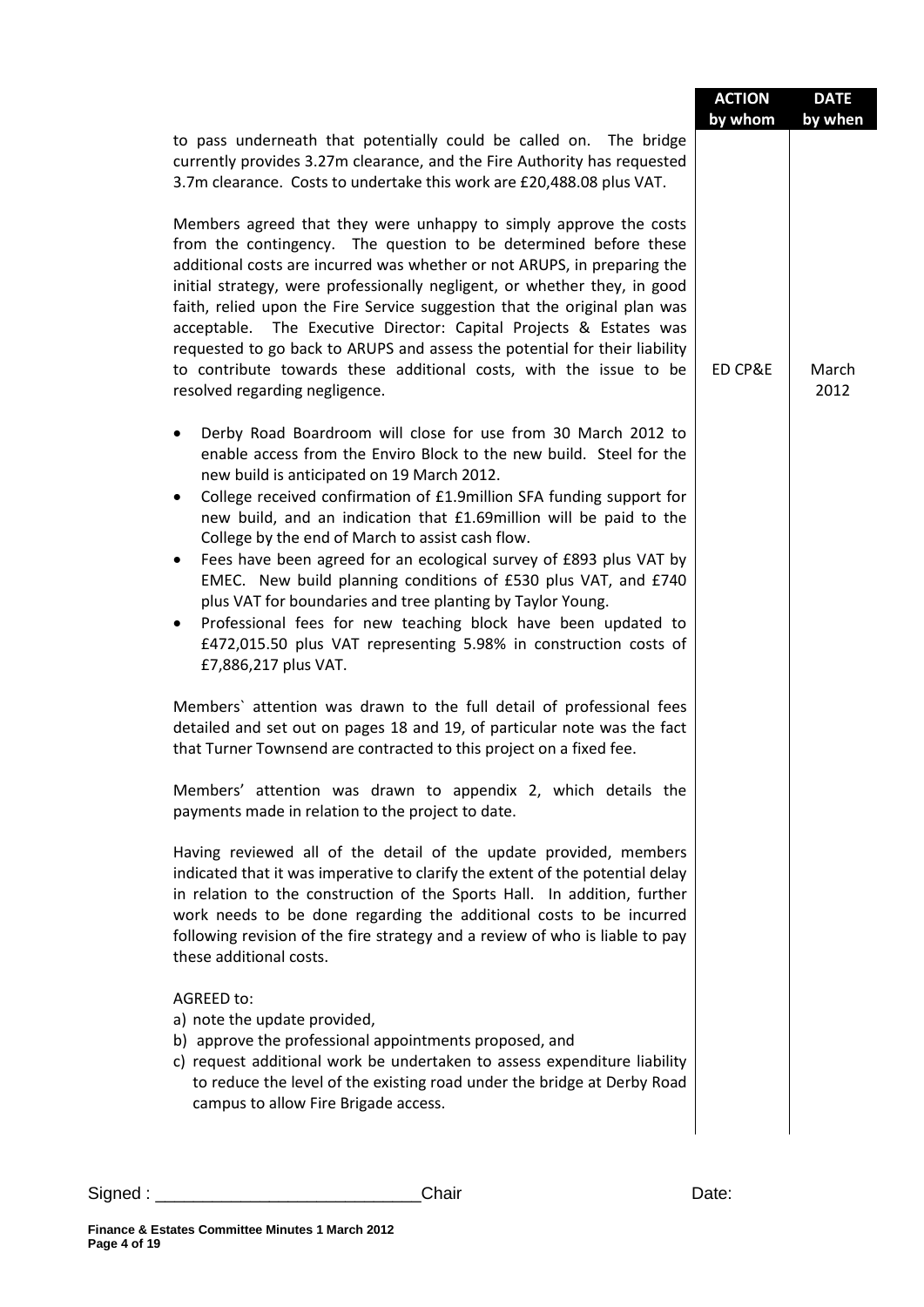| 12.06<br><b>ENGINEERING INNOVATION CENTRE</b><br>The Executive Director: Capital Projects & Estates introduced this item<br>and confirmed that the Board had, in principle, looked at developing the<br>School of Engineering in the preceding academic year and that because of<br>the receipt of the SFA £1.9million, there is the view that the project is<br>now viable. He drew members' attention to his written report and the<br>following was noted:<br>Presently the School of Engineering is the largest curriculum area and<br>٠<br>is split across five sites. Physical separation restricts opportunities for<br>innovation and equality of provision for students.<br>The £24 million strategy to develop Derby Road campus excludes any<br>$\bullet$<br>upgrading of Engineering facilities which, at the time, Governors<br>considered that within context of affordability, was less urgent.<br>Securing £1.9million grant support from the SFA to offset the costs of<br>$\bullet$<br>the new Teaching Block provides opportunity to consider options for<br>Engineering in more detail.<br>An ideal scenario would be to bring together all elements of<br>$\bullet$<br>Engineering, similar to Construction at Station Park.<br>Provision of a<br>single Engineering Centre would free up space at Derby Road which,<br>in turn, would facilitate a decant in entirety from Chesterfield Road.<br>A preliminary space planning exercise has been completed which<br>$\bullet$<br>gives a good indicator of space required, which in the case of<br>engineering is mainly ground floor of circa 3500 to 3700 metres<br>squared, with a facility to construct a mezzanine floor for classrooms<br>etc.<br>The creation of an Engineering Centre, completion of phase three LRC<br>٠<br>and Catering refurbishment, disposal of sites and consolidation of<br>teaching will reduce the College GIA from 40,641m2 to 35,449m2<br>and, effectively, provide a fit for purpose estate that requires more<br>affordable refurbishment, to eliminate backlog maintenance.<br>Assuming an appropriate site for leasing, the capital budget to<br>٠<br>refurbish is anticipated to be in the region of £3million, plus purchase<br>of lease. This is a high level judgement. The variable nature of works<br>to be undertaken would require a more detailed investigation.<br>Potential sites to lease within the catchment area of five miles from<br>$\bullet$<br>the College are presently limited and this, together with a number of<br>options, including consideration been given to developer led design<br>and build site with the College leasing is being reviewed.<br>Members discussed the report and noted the potential sites identified at<br>paragraph 8, including premises at Millennium Business Park, Castlewood<br>Business Park, Unit C Gateway 28 and the Sock Factory in Coxmore Road.<br>The Director of Finance drew members' attention to paragraph 9, which<br>details the financial affordability projections of the programme, the costs<br>associated with the plan and the savings that will also be achieved.<br>Chair<br>Date: |            | <b>ACTION</b><br>by whom | <b>DATE</b><br>by when |
|------------------------------------------------------------------------------------------------------------------------------------------------------------------------------------------------------------------------------------------------------------------------------------------------------------------------------------------------------------------------------------------------------------------------------------------------------------------------------------------------------------------------------------------------------------------------------------------------------------------------------------------------------------------------------------------------------------------------------------------------------------------------------------------------------------------------------------------------------------------------------------------------------------------------------------------------------------------------------------------------------------------------------------------------------------------------------------------------------------------------------------------------------------------------------------------------------------------------------------------------------------------------------------------------------------------------------------------------------------------------------------------------------------------------------------------------------------------------------------------------------------------------------------------------------------------------------------------------------------------------------------------------------------------------------------------------------------------------------------------------------------------------------------------------------------------------------------------------------------------------------------------------------------------------------------------------------------------------------------------------------------------------------------------------------------------------------------------------------------------------------------------------------------------------------------------------------------------------------------------------------------------------------------------------------------------------------------------------------------------------------------------------------------------------------------------------------------------------------------------------------------------------------------------------------------------------------------------------------------------------------------------------------------------------------------------------------------------------------------------------------------------------------------------------------------------------------------------------------------------------------------------------------------------------------------------------------------------------------------------------------------------------------------------------------------------------------------------------------------------------------------------------------------------------------|------------|--------------------------|------------------------|
|                                                                                                                                                                                                                                                                                                                                                                                                                                                                                                                                                                                                                                                                                                                                                                                                                                                                                                                                                                                                                                                                                                                                                                                                                                                                                                                                                                                                                                                                                                                                                                                                                                                                                                                                                                                                                                                                                                                                                                                                                                                                                                                                                                                                                                                                                                                                                                                                                                                                                                                                                                                                                                                                                                                                                                                                                                                                                                                                                                                                                                                                                                                                                                              |            |                          |                        |
|                                                                                                                                                                                                                                                                                                                                                                                                                                                                                                                                                                                                                                                                                                                                                                                                                                                                                                                                                                                                                                                                                                                                                                                                                                                                                                                                                                                                                                                                                                                                                                                                                                                                                                                                                                                                                                                                                                                                                                                                                                                                                                                                                                                                                                                                                                                                                                                                                                                                                                                                                                                                                                                                                                                                                                                                                                                                                                                                                                                                                                                                                                                                                                              |            |                          |                        |
|                                                                                                                                                                                                                                                                                                                                                                                                                                                                                                                                                                                                                                                                                                                                                                                                                                                                                                                                                                                                                                                                                                                                                                                                                                                                                                                                                                                                                                                                                                                                                                                                                                                                                                                                                                                                                                                                                                                                                                                                                                                                                                                                                                                                                                                                                                                                                                                                                                                                                                                                                                                                                                                                                                                                                                                                                                                                                                                                                                                                                                                                                                                                                                              |            |                          |                        |
| Finance & Estates Committee Minutes 1 March 2012                                                                                                                                                                                                                                                                                                                                                                                                                                                                                                                                                                                                                                                                                                                                                                                                                                                                                                                                                                                                                                                                                                                                                                                                                                                                                                                                                                                                                                                                                                                                                                                                                                                                                                                                                                                                                                                                                                                                                                                                                                                                                                                                                                                                                                                                                                                                                                                                                                                                                                                                                                                                                                                                                                                                                                                                                                                                                                                                                                                                                                                                                                                             | Signed : _ |                          |                        |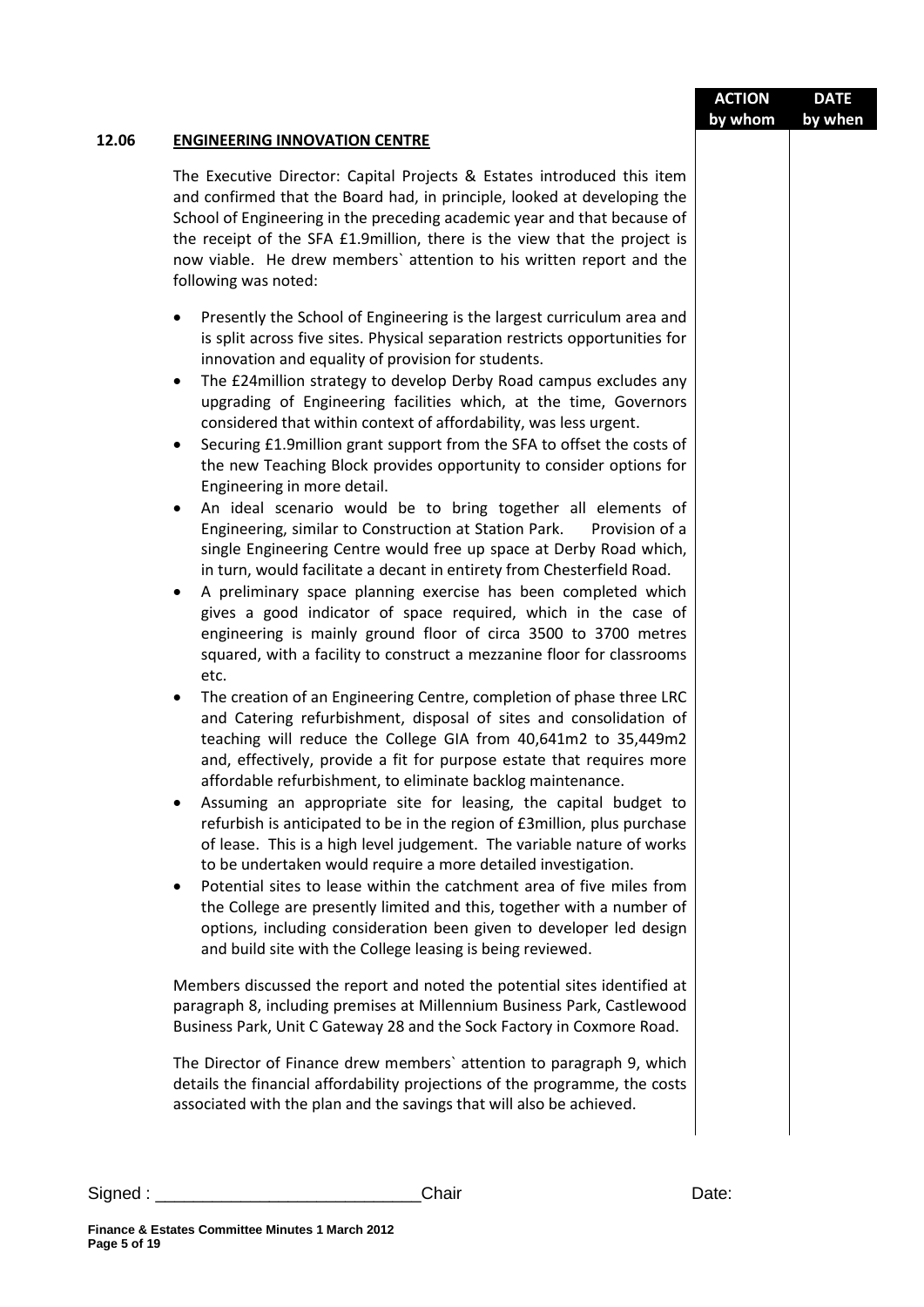|                                                                                                                                                                                                                                                                                                                                                                                                                                                              | <b>ACTION</b><br>by whom    | <b>DATE</b><br>by when |
|--------------------------------------------------------------------------------------------------------------------------------------------------------------------------------------------------------------------------------------------------------------------------------------------------------------------------------------------------------------------------------------------------------------------------------------------------------------|-----------------------------|------------------------|
| Members questioned whether there was the possibility of using the<br>MARR farmland to develop. The Director of Finance indicated that given<br>the purchase price of the land, it was simply not a viable option unless<br>Nottinghamshire County Council were prepared to develop the land as a<br>joint project. It was agreed by all that this was very unlikely given the<br>current financial County Council constraints.                               |                             |                        |
| Members were advised that this project, if progressed, would free up<br>existing site space at Derby Road and that a consequence of this is that all<br>provision at Chesterfield Road could be decanted, this would then free up<br>the possibility of selling Chesterfield Road and realising disposal assets.                                                                                                                                             |                             |                        |
| In reviewing the financial affordability, it was acknowledged by all that<br>there was simply not enough money available to buy premises and<br>undertake a refit, but that there was sufficient funds to purchase a lease<br>and undertake a refit. The Director of Finance explained that Chesterfield<br>Road currently has ongoing running costs at £350k and that these would<br>be saved, even if the College was unable to immediately sell the land. |                             |                        |
| Members of the Committee all agreed that it made both practical and<br>financial sense to bring all of the Engineering provision together, however<br>a number of issues for consideration were raised:                                                                                                                                                                                                                                                      |                             |                        |
| The impact upon the town centre of withdrawing provision from<br>٠<br>Chesterfield Road.<br>The College looking to sell all of its satellite buildings at the same time<br>٠<br>may lead to a saturation of the market and a deflation of the sale<br>price.                                                                                                                                                                                                 |                             |                        |
| The Director of Finance confirmed that the College would put in place a<br>strategy for the disposal of its buildings and due consideration would be<br>given to any potential negative impact at that time. It was acknowledged<br>that if the Committee was supportive of the proposal in principle, then<br>there would be further work to be done regarding the feasibility of the<br>project and detailed costs.                                        |                             |                        |
| It was agreed that more in-depth assessment would be undertaken, and<br>then a full report be presented back to this Committee at the next<br>meeting.                                                                                                                                                                                                                                                                                                       | Exec Dir/<br>Dir<br>Finance | 3rd May<br>2012        |
| In supporting the proposal in principle, members questioned whether<br>there was enough headroom within the borrowing facility currently being<br>reviewed/tendered. The Director of Finance confirmed that if, as is the<br>stated aim, the development of an Engineering Innovation Centre is at a<br>cost of £3million maximum, then yes, there is sufficient head room within<br>the planned borrowing facilities.                                       |                             |                        |
|                                                                                                                                                                                                                                                                                                                                                                                                                                                              |                             |                        |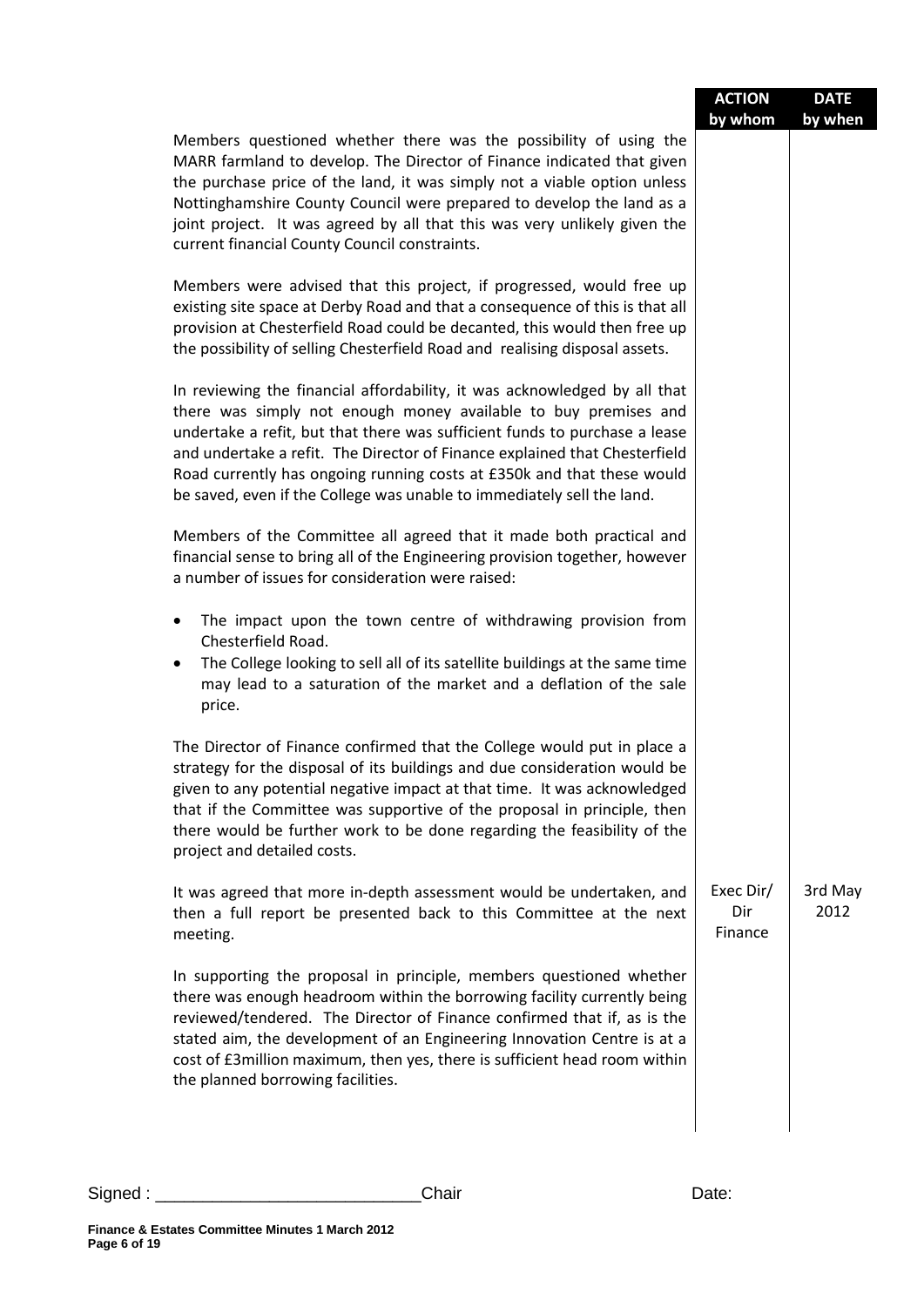|          |                                                                                                                                                                                                                                                                                                                                                                                                                                                                                                                                                                                                                                                                                                                                                                                                                                                                                                                                                                              | <b>ACTION</b><br>by whom | <b>DATE</b><br>by when |
|----------|------------------------------------------------------------------------------------------------------------------------------------------------------------------------------------------------------------------------------------------------------------------------------------------------------------------------------------------------------------------------------------------------------------------------------------------------------------------------------------------------------------------------------------------------------------------------------------------------------------------------------------------------------------------------------------------------------------------------------------------------------------------------------------------------------------------------------------------------------------------------------------------------------------------------------------------------------------------------------|--------------------------|------------------------|
|          | Members, whilst wholly supportive of the proposal, asked for a number<br>of reservations to be noted:                                                                                                                                                                                                                                                                                                                                                                                                                                                                                                                                                                                                                                                                                                                                                                                                                                                                        |                          |                        |
|          | If at all possible, the Committee would like to see the facility located<br>$\bullet$<br>as close to the College Derby Road premises as possible, but there is<br>an understanding that this may not be practical.<br>The plan appears to presuppose that the College is looking for a pre-<br>$\bullet$<br>constructed building to refit. In doing so, the Committee urged that<br>due consideration be given to making the internal space work and in<br>particular, solve some of the problems seen at the Acorn Way<br>premises.                                                                                                                                                                                                                                                                                                                                                                                                                                         |                          |                        |
|          | The Principal confirmed that the intention was to use the example of<br>Station Park as a precedent and that with this facility, the College has<br>really shown that it can make a success in transforming an empty space.<br>In relation to the preferred site option discussed, members were advised<br>that car parking would be adequate and no problems encountered. One<br>additional request was made by the Committee, and that this was when<br>reviewing the options for the development of the Engineering Innovation<br>Centre, a full cost estimate of feasibility be undertaken regarding the<br>potential for turning the Chesterfield Road site into an Engineering<br>Centre. It was agreed that this review would be carried out on a desktop<br>basis. The intention of the Committee is to fully investigate whether<br>existing College premises can be transformed into what is needed on a<br>practical basis for a cutting edge Engineering Centre. |                          |                        |
|          | AGREED to:<br>a)<br>note the report presented,<br>b)<br>approve, in principle, the further development of proposals for<br>establishment of an Engineering Centre, and<br>receive a full report back on feasibility of costs at the next meeting.<br>c)                                                                                                                                                                                                                                                                                                                                                                                                                                                                                                                                                                                                                                                                                                                      |                          |                        |
| 12.07    | <b>CLADDING OF THE SIX STOREY TOWER AND OTHER BUILDINGS</b>                                                                                                                                                                                                                                                                                                                                                                                                                                                                                                                                                                                                                                                                                                                                                                                                                                                                                                                  |                          |                        |
|          | The Executive Director: Capital Projects & Estates introduced his report<br>and drew members' attention to the following:                                                                                                                                                                                                                                                                                                                                                                                                                                                                                                                                                                                                                                                                                                                                                                                                                                                    |                          |                        |
|          | Phase one of the £24million development plan for Derby Road<br>$\bullet$<br>Campus is complete and phase two a and b is underway with the<br>construction of a new Teaching Block and Sports Hall.<br>Phase two c is the cladding of the six-storey tower and programming<br>٠<br>the cladding of other buildings.<br>A stage D budget and design for the cladding has been prepared<br>$\bullet$<br>(appendix a and appendix b).<br>Programme of works for the tower and other buildings were<br>٠<br>considered by the Design Team. They were of a view that the cladding<br>of the tower should be advanced to mitigate for an extended contract<br>period anticipated with the tower 'crown' re-design and complexity                                                                                                                                                                                                                                                    |                          |                        |
| Signed : | Chair                                                                                                                                                                                                                                                                                                                                                                                                                                                                                                                                                                                                                                                                                                                                                                                                                                                                                                                                                                        | Date:                    |                        |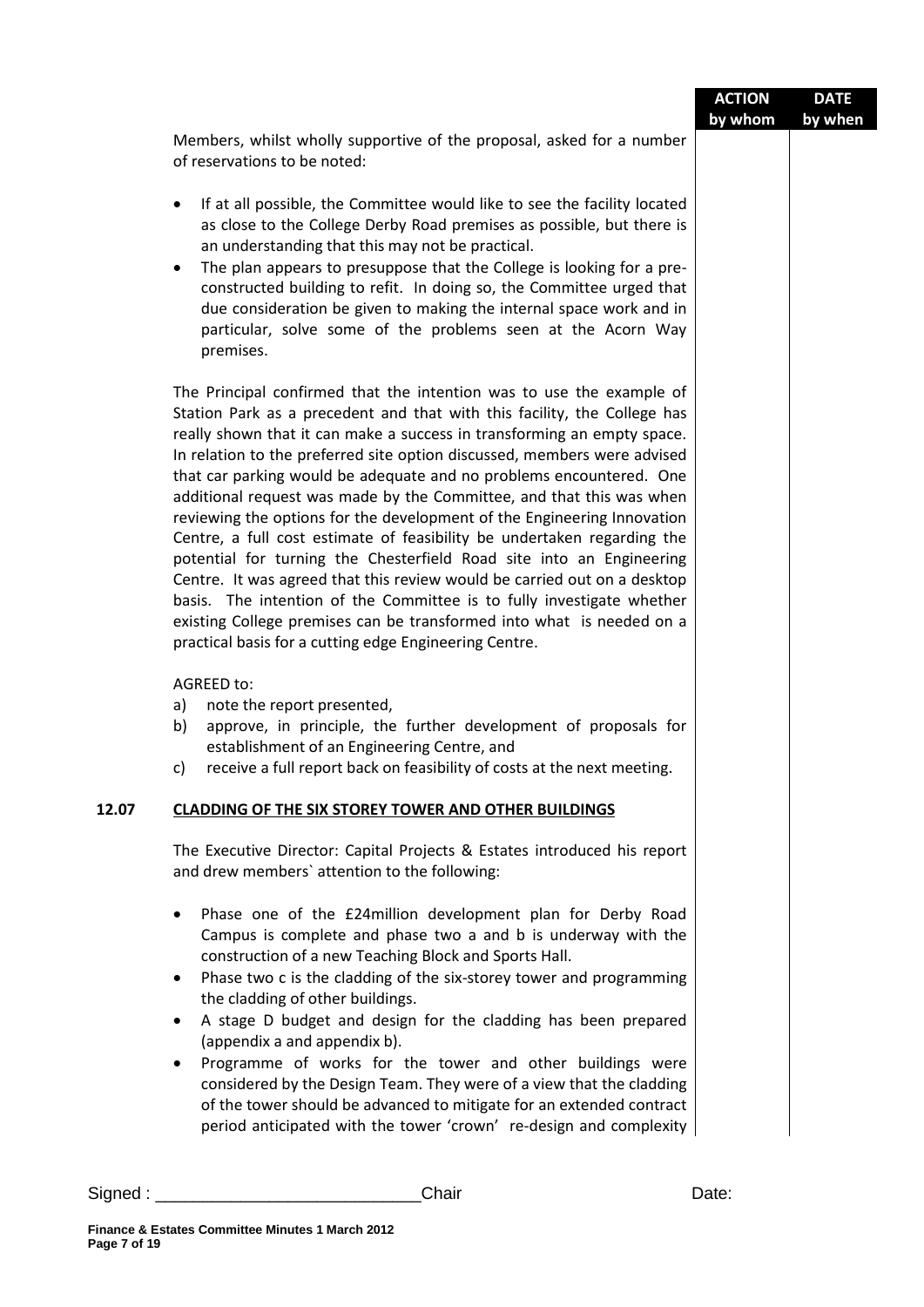|                    |                                                                                                                                                                                                                                                                                                                                                                                                                                                                                                                                                                                                                                                                                                                                                                                                                                                                                                                                                                                                                | <b>ACTION</b><br>by whom | <b>DATE</b><br>by when |
|--------------------|----------------------------------------------------------------------------------------------------------------------------------------------------------------------------------------------------------------------------------------------------------------------------------------------------------------------------------------------------------------------------------------------------------------------------------------------------------------------------------------------------------------------------------------------------------------------------------------------------------------------------------------------------------------------------------------------------------------------------------------------------------------------------------------------------------------------------------------------------------------------------------------------------------------------------------------------------------------------------------------------------------------|--------------------------|------------------------|
|                    | of interface with the already let contract for the new Teaching Block<br>and enclosed Courtyard.<br>The cladding of the other buildings and refurbishment of the three<br>$\bullet$<br>storey block to be undertaken by a separate contract. Mansfield<br>District Council planners have confirmed that the scheme can<br>proceed under permitted development.<br>Several options are available for the procurement of works for the<br>$\bullet$<br>tower. The preferred option is to extend the existing contract with<br>Mansell Construction Ltd and engage them as Managing Agents and<br>appoint a specialist cladding contractor by competitive tender.<br>Mansells have prepared a draft programme of work for the tower<br>$\bullet$<br>cladding (appendix d).<br>A number of professional appointments are required to support the<br>$\bullet$<br>design and construction. In particular, Building Service Engineers,<br>Cost Management, Legal Services, Building Control and Site<br>Inspections. |                          |                        |
|                    | Members reviewed the report and were advised that there were a<br>number of alternatives to the presented preferred option, and these<br>were:                                                                                                                                                                                                                                                                                                                                                                                                                                                                                                                                                                                                                                                                                                                                                                                                                                                                 |                          |                        |
|                    | for the phase two c project to go back out to the market to be re-<br>a)<br>tendered, or<br>b)<br>approach cladding contractors directly with the College managing<br>the contract.                                                                                                                                                                                                                                                                                                                                                                                                                                                                                                                                                                                                                                                                                                                                                                                                                            |                          |                        |
|                    | Members reviewed the entire capital project programme of works and in<br>particular at paragraph 3.1, noted that the two elements to be considered<br>here are the tower re-clad and the surrounding buildings re-clad at<br>budgets of £1.94 million and £2.12 million respectively. The Executive<br>Director: Capital Projects & Estates confirmed that the total budget for<br>this element of the works is £4,004,583, present estimates, which are to<br>be subject to negotiations, are £4,135,020 with an extra £50k required for<br>external lighting. Members reviewed the detailed designs, which were<br>presented from page 46 onwards.                                                                                                                                                                                                                                                                                                                                                           |                          |                        |
|                    | Members were reminded that, within the original programme of works,<br>the re-cladding of the six storey tower was the next phase of<br>development after the new build. Within original plans, the belief was<br>that the six storey re-cladding work could be done within a period of $4-5$<br>months. The Executive Director: Capital Projects & Estates indicated that<br>following more in-depth discussions with the cladding firms, the<br>suggestion has been made that it could now actually take up to seven<br>months.<br>With this in mind, the College brought together key<br>stakeholders to review the options and assess the best procurement<br>route. The critical time constraint in this is that the work is planned to<br>start in January 2013, but in doing so, the College would miss the<br>opportunity to use the summer 2012 vacation convenience of having an                                                                                                                     |                          |                        |
| $\mathsf{Signed:}$ | Chair                                                                                                                                                                                                                                                                                                                                                                                                                                                                                                                                                                                                                                                                                                                                                                                                                                                                                                                                                                                                          | Date:                    |                        |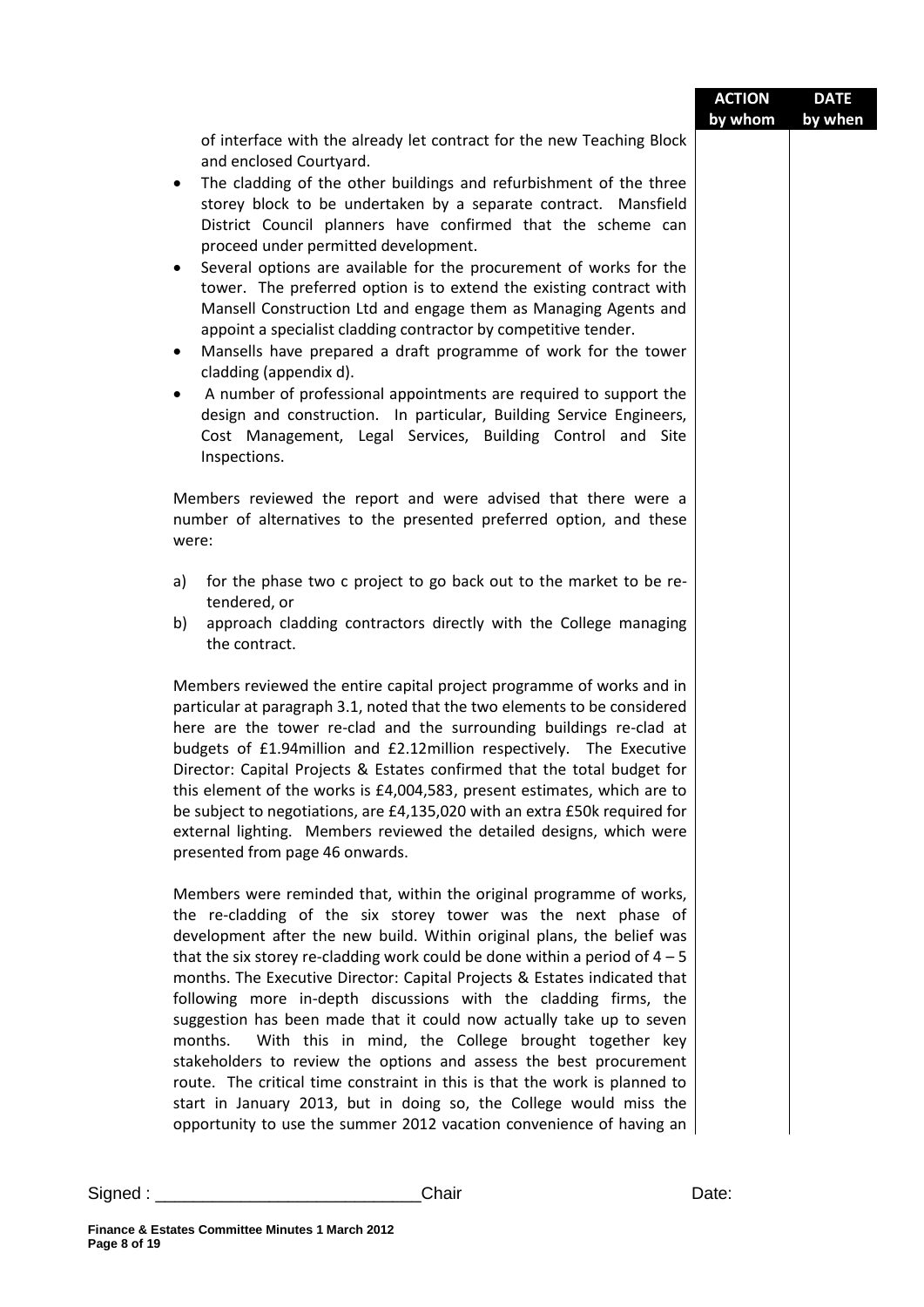|                                                                                                                                                                                                                                                                                                                                                                                                                                                                                                                                                                                                                                                                                                                                                                                                                                                                                                                                                                                                                                                                                                               | <b>ACTION</b><br>by whom | <b>DATE</b><br>by when |
|---------------------------------------------------------------------------------------------------------------------------------------------------------------------------------------------------------------------------------------------------------------------------------------------------------------------------------------------------------------------------------------------------------------------------------------------------------------------------------------------------------------------------------------------------------------------------------------------------------------------------------------------------------------------------------------------------------------------------------------------------------------------------------------------------------------------------------------------------------------------------------------------------------------------------------------------------------------------------------------------------------------------------------------------------------------------------------------------------------------|--------------------------|------------------------|
| almost empty site. Members were advised that the College was in<br>discussions with Mansells with a view to how the whole project can<br>remain on target date for completion and that internal discussions are<br>taking place at Mansells to properly assess the options.                                                                                                                                                                                                                                                                                                                                                                                                                                                                                                                                                                                                                                                                                                                                                                                                                                   |                          |                        |
| Members discussed the alternative options to the preferred solution,<br>which is to have Mansell Construction as Managing Agents. It was agreed<br>that there would be real capacity issues for the College to manage the<br>cladding contractors directly and that this was not really a viable option.<br>The alternative is to go out to the market and re-tender this element of<br>the contract independently. It was, however, felt by the Committee that<br>to have two principle contractors on site working in tandem would cause<br>health and safety problems and would also potentially lead to confusion<br>regarding levels and areas of responsibility. Members discussed the<br>practical problems associated with having two separate principle<br>contractors on site and particularly regarding the scaffolding and crane-<br>work required around the six storey tower. Looking at the project as a<br>whole, the Committee felt that the preferred option would be to run with<br>Mansells as Managing Agents, and to appoint a specialist cladding<br>contractor by competitive tender. |                          |                        |
| Members discussed the complexity of the phase two C works and in<br>particular the steel work required at the crown (fifth floor). It was<br>acknowledged that there will be a requirement for cranes on site which<br>will have an impact upon College access. Members were assured that<br>work would start at the top of the building and then work downwards.<br>The Executive Director: Capital Projects & Estates confirmed that no<br>allowances have currently been made in the budget for internal<br>redecoration, it was however, accepted that given the likely internal<br>impact of all of the steelwork required on the top floor, this may need to<br>be reconsidered.                                                                                                                                                                                                                                                                                                                                                                                                                        |                          |                        |
| In line with the Principal's aspirations, the Committee stressed that it was<br>important to ensure that the external lighting required is linked to the re-<br>cladding proposals. All members asked that this critical element which<br>will contribute to making this a key building was properly considered and<br>fully costed and integrated in the next stage of planning. It was agreed<br>that a lighting scheme would be presented.                                                                                                                                                                                                                                                                                                                                                                                                                                                                                                                                                                                                                                                                 |                          |                        |
| AGREED to:<br>Note the update provided<br>a)<br>Approve the development of the detailed design for the Tower<br>b)<br>Block. For continuity of programme and subject to fee proposals,<br>this to be done by single action tender, approval for the<br>appointment of Turner Townsend to provide full cost management<br>and quantity surveyor services, the appointment of Bishop LLP for<br>legal services, and the appointment of Mansfield District Council<br><b>Building Control,</b>                                                                                                                                                                                                                                                                                                                                                                                                                                                                                                                                                                                                                   |                          |                        |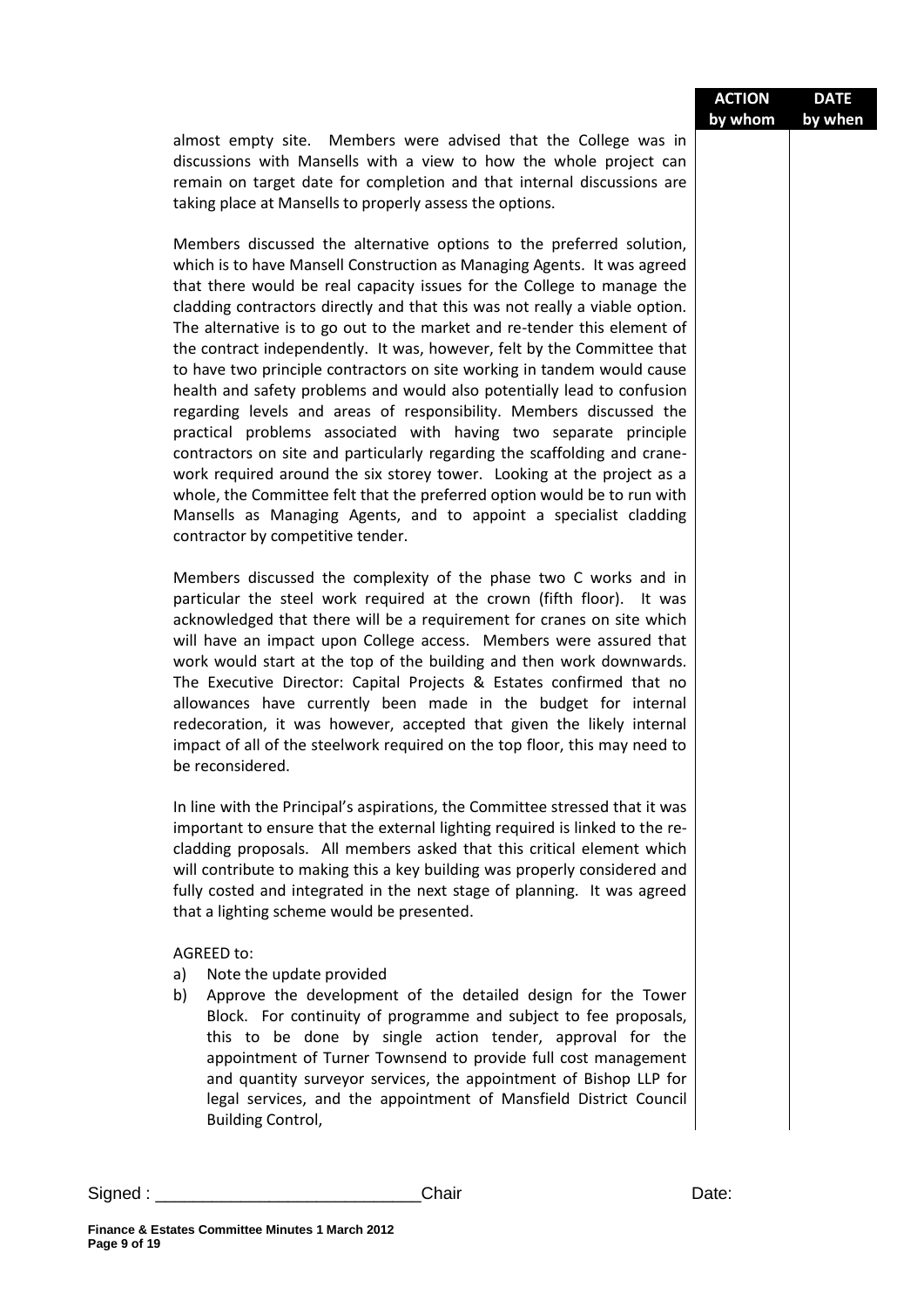|                                                    |                                                                                                                                                                                                                                                                                                                                                                                                                                                                                                                                                                                                                                                                                                                                                                                                                                                                                                                                                                                                                                                                                                                                                                                                                                                                                                                                                                                                                                                                                                                                                                                                                                                                                                                                                                                                                                                                                                                                                                                                                                                                                                                                                                                                                                                                                                                                                         | <b>ACTION</b><br>by whom | <b>DATE</b><br>by when |
|----------------------------------------------------|---------------------------------------------------------------------------------------------------------------------------------------------------------------------------------------------------------------------------------------------------------------------------------------------------------------------------------------------------------------------------------------------------------------------------------------------------------------------------------------------------------------------------------------------------------------------------------------------------------------------------------------------------------------------------------------------------------------------------------------------------------------------------------------------------------------------------------------------------------------------------------------------------------------------------------------------------------------------------------------------------------------------------------------------------------------------------------------------------------------------------------------------------------------------------------------------------------------------------------------------------------------------------------------------------------------------------------------------------------------------------------------------------------------------------------------------------------------------------------------------------------------------------------------------------------------------------------------------------------------------------------------------------------------------------------------------------------------------------------------------------------------------------------------------------------------------------------------------------------------------------------------------------------------------------------------------------------------------------------------------------------------------------------------------------------------------------------------------------------------------------------------------------------------------------------------------------------------------------------------------------------------------------------------------------------------------------------------------------------|--------------------------|------------------------|
| c)                                                 | Look to extend the existing contract with Mansell Construction Ltd<br>and engage them as Managing Agents, and to appoint a specialist<br>cladding contractor by competitive tender.                                                                                                                                                                                                                                                                                                                                                                                                                                                                                                                                                                                                                                                                                                                                                                                                                                                                                                                                                                                                                                                                                                                                                                                                                                                                                                                                                                                                                                                                                                                                                                                                                                                                                                                                                                                                                                                                                                                                                                                                                                                                                                                                                                     |                          |                        |
|                                                    | (David Overton left the meeting at 5.30 pm).                                                                                                                                                                                                                                                                                                                                                                                                                                                                                                                                                                                                                                                                                                                                                                                                                                                                                                                                                                                                                                                                                                                                                                                                                                                                                                                                                                                                                                                                                                                                                                                                                                                                                                                                                                                                                                                                                                                                                                                                                                                                                                                                                                                                                                                                                                            |                          |                        |
|                                                    | <b>FINANCE REPORT JANUARY 2012</b>                                                                                                                                                                                                                                                                                                                                                                                                                                                                                                                                                                                                                                                                                                                                                                                                                                                                                                                                                                                                                                                                                                                                                                                                                                                                                                                                                                                                                                                                                                                                                                                                                                                                                                                                                                                                                                                                                                                                                                                                                                                                                                                                                                                                                                                                                                                      |                          |                        |
|                                                    | The Director of Finance introduced this item and drew the following to<br>members' attention:                                                                                                                                                                                                                                                                                                                                                                                                                                                                                                                                                                                                                                                                                                                                                                                                                                                                                                                                                                                                                                                                                                                                                                                                                                                                                                                                                                                                                                                                                                                                                                                                                                                                                                                                                                                                                                                                                                                                                                                                                                                                                                                                                                                                                                                           |                          |                        |
| ٠<br>$\bullet$<br>$\bullet$<br>$\bullet$<br>٠<br>٠ | A mid year forecasting exercise has now been completed for the<br>College and its Group Companies, and the January financial forecast is<br>now compared directly against this revised forecasted out turn for<br>the remainder of the year.<br>January also represents the half way point for the year, which has<br>proved to be challenging, both in terms of sustained growth and<br>targets for 16-18 apprentice programmes and delivery levels<br>associated with the adult skills budget.<br>Total turnover for the group of £23.2million is marginally ahead of<br>the forecast of £22.5million, due in the main part to accelerated<br>income within the College adult skills budget. Whilst this favourable<br>variance attracts delivery costs, there is a contributory margin which<br>brings the Group operating surplus for the first half of the year to<br>£434k compared to a £220k forecast. It was noted that this<br>accelerated payment will not have an effect upon the full year<br>outcome, but was certainly a helpful position for the mid year review.<br>At College level, income of £22.5million gives rise to an operating<br>surplus of £202k, ahead of forecast for the reasons previously<br>mentioned.<br>College income for 16-18 apprenticeships at £3.016million is a little<br>behind the profile forecast at £3.103million, which has been set to<br>achieve £7.5million in total. Whilst the current trajectory does not<br>indicate that this will be possible, a number of new learners are due<br>on the programme in February, which should give a clear indication of<br>the deliverability of this target.<br>College pay costs of £11.727 million continue to under-spend against<br>the revised forecast with under-spends across teaching sessional and<br>teaching support areas. Some delay in new term contracts for<br>sessional activity may have a small impact, although this has been<br>accounted for as far as it has been practical to do so. Vacancies have<br>been assumed at an actual level for January and a proportion of<br>existing vacancies for the remainder of the year.<br>Non pay costs remain largely in line with forecast as expected by the<br>College, with the exception of partner delivery costs associated with<br>the increased income for the adult skills budget. |                          |                        |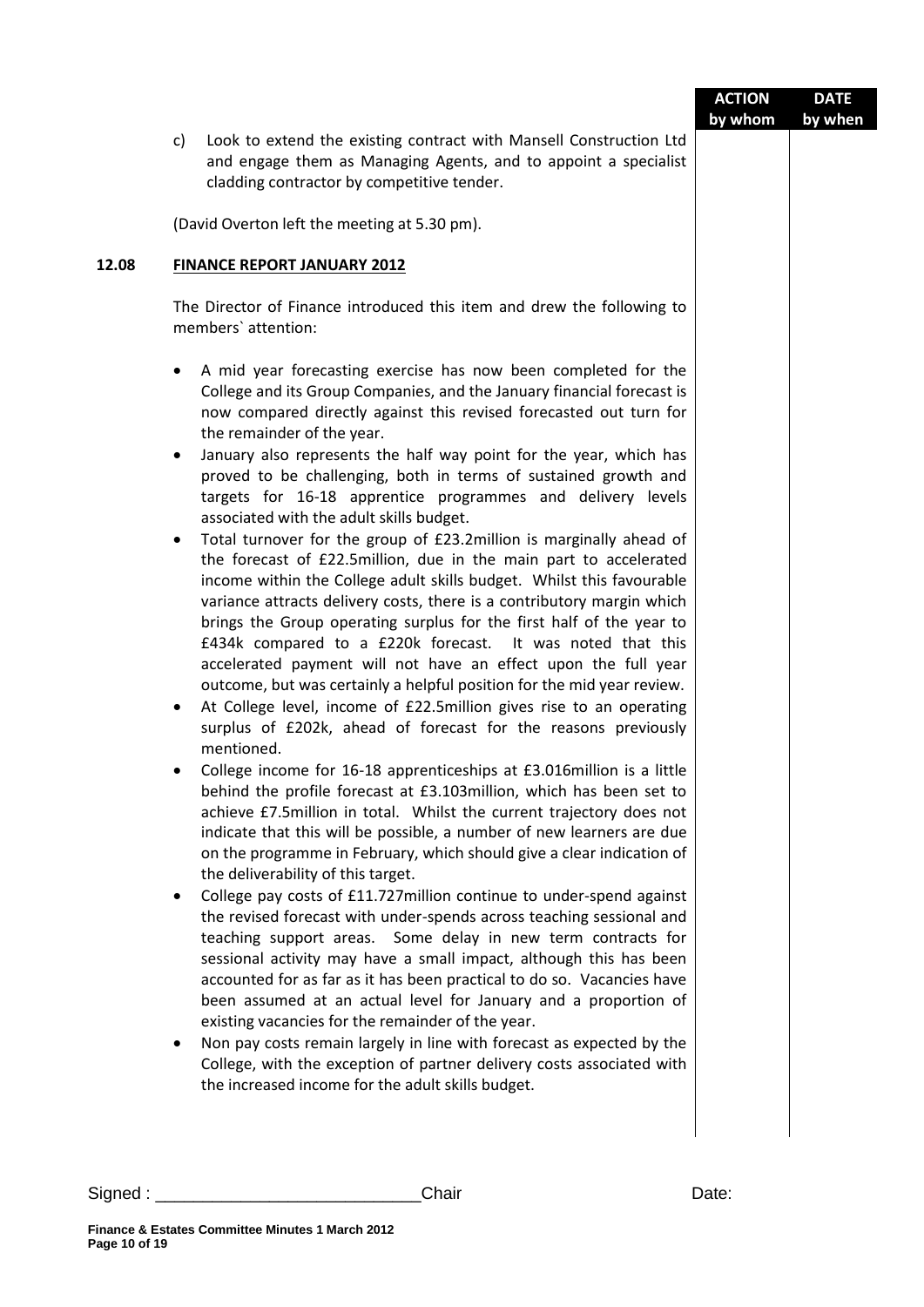|       |                                                                                                                                                                                                                                                                                                                                                                                                                                                                                                                                                                                                                                                                                                                                                                                                                                                                                                                                                                                                                                                                                                                                                                                                                                                                                                                                                                                                                                                                                                                                                                                                                                                                                                                                                                                                                                                                  | <b>ACTION</b> | <b>DATE</b> |
|-------|------------------------------------------------------------------------------------------------------------------------------------------------------------------------------------------------------------------------------------------------------------------------------------------------------------------------------------------------------------------------------------------------------------------------------------------------------------------------------------------------------------------------------------------------------------------------------------------------------------------------------------------------------------------------------------------------------------------------------------------------------------------------------------------------------------------------------------------------------------------------------------------------------------------------------------------------------------------------------------------------------------------------------------------------------------------------------------------------------------------------------------------------------------------------------------------------------------------------------------------------------------------------------------------------------------------------------------------------------------------------------------------------------------------------------------------------------------------------------------------------------------------------------------------------------------------------------------------------------------------------------------------------------------------------------------------------------------------------------------------------------------------------------------------------------------------------------------------------------------------|---------------|-------------|
|       |                                                                                                                                                                                                                                                                                                                                                                                                                                                                                                                                                                                                                                                                                                                                                                                                                                                                                                                                                                                                                                                                                                                                                                                                                                                                                                                                                                                                                                                                                                                                                                                                                                                                                                                                                                                                                                                                  | by whom       | by when     |
|       | Subsidiary companies trading performance for the first half of the<br>٠<br>year continues a mixed picture, with Skilldrive and Vision Apprentices<br>performing well and with the Safety Plus companies less well.<br>Skilldrive has returned an operating profit of £408k in the first half on<br>٠<br>income of £1.1 million, with Vision Apprentices returning £18k surplus<br>on income of £254k. Safety Plus, whilst returning a small surplus in<br>the month, now has an accumulated loss of £185k for the year to<br>date, with significant challenges to reach the full year forecast of<br>£44k surplus. Members were advised that for the first four months<br>the company had a restricted ability to commence new starts so that<br>staff could deal with timely completions. With hindsight, the Director<br>of Finance indicated that he did not believe that that was the most<br>efficient way to deal with the inter-company position, and that this<br>was a lesson learned for the future.<br>The College Group balance sheet continues to weaken, as costs<br>$\bullet$<br>continue to be incurred for the accommodation programme without<br>recourse to borrowing. As at the end of January 2012, Group cash<br>had fallen to £4.738 million, underpinning net current liabilities of<br>£822k. The College will make a decision on 8 March 2012 regarding<br>its lending partner and will draw down approximately £2.5million of<br>this facility by the end of the financial year.<br>The College expects to receive the sum of £1.6million from the SFA in<br>٠<br>relation to the capital grant by the end of March 2012, which should<br>assist with payments to contractors.<br>Members reviewed the detail of the information provided and all agreed<br>that it was, and was likely to be, a good result for the 2011/12 year. It |               |             |
|       | was however, acknowledged that 2012/13 is likely to be a very<br>challenging time.                                                                                                                                                                                                                                                                                                                                                                                                                                                                                                                                                                                                                                                                                                                                                                                                                                                                                                                                                                                                                                                                                                                                                                                                                                                                                                                                                                                                                                                                                                                                                                                                                                                                                                                                                                               |               |             |
|       |                                                                                                                                                                                                                                                                                                                                                                                                                                                                                                                                                                                                                                                                                                                                                                                                                                                                                                                                                                                                                                                                                                                                                                                                                                                                                                                                                                                                                                                                                                                                                                                                                                                                                                                                                                                                                                                                  |               |             |
|       | Of particular concern for the Committee was the performance of Safety<br>Plus Training & Consultancy. The Director of Finance explained the<br>operational environment and changes, and in particular the impact of the<br>loss of the CSkills Grant.                                                                                                                                                                                                                                                                                                                                                                                                                                                                                                                                                                                                                                                                                                                                                                                                                                                                                                                                                                                                                                                                                                                                                                                                                                                                                                                                                                                                                                                                                                                                                                                                            |               |             |
|       | AGREED:<br>to note the Finance Report to January 2012.                                                                                                                                                                                                                                                                                                                                                                                                                                                                                                                                                                                                                                                                                                                                                                                                                                                                                                                                                                                                                                                                                                                                                                                                                                                                                                                                                                                                                                                                                                                                                                                                                                                                                                                                                                                                           |               |             |
| 12.09 | <b>COLLEGE MID YEAR FINANCIAL FORECAST 2011/12</b>                                                                                                                                                                                                                                                                                                                                                                                                                                                                                                                                                                                                                                                                                                                                                                                                                                                                                                                                                                                                                                                                                                                                                                                                                                                                                                                                                                                                                                                                                                                                                                                                                                                                                                                                                                                                               |               |             |
|       |                                                                                                                                                                                                                                                                                                                                                                                                                                                                                                                                                                                                                                                                                                                                                                                                                                                                                                                                                                                                                                                                                                                                                                                                                                                                                                                                                                                                                                                                                                                                                                                                                                                                                                                                                                                                                                                                  |               |             |
|       | The Director of Finance introduced this item and confirmed that in the<br>week commencing 9 January 2012, the Executive Team took the<br>opportunity to review mid year performance, and part and parcel of this<br>is the financial assessment.<br>He confirmed that this review and<br>discussions have provided the core information on which the College and<br>the College Group financial forecast for the remainder of the year has<br>been set. He confirmed that the forecast includes revised financial<br>targets for all budget holders which, subject to Board approval of the<br>forecast, will be used to monitor financial performance at budget holder                                                                                                                                                                                                                                                                                                                                                                                                                                                                                                                                                                                                                                                                                                                                                                                                                                                                                                                                                                                                                                                                                                                                                                                          |               |             |
|       |                                                                                                                                                                                                                                                                                                                                                                                                                                                                                                                                                                                                                                                                                                                                                                                                                                                                                                                                                                                                                                                                                                                                                                                                                                                                                                                                                                                                                                                                                                                                                                                                                                                                                                                                                                                                                                                                  |               |             |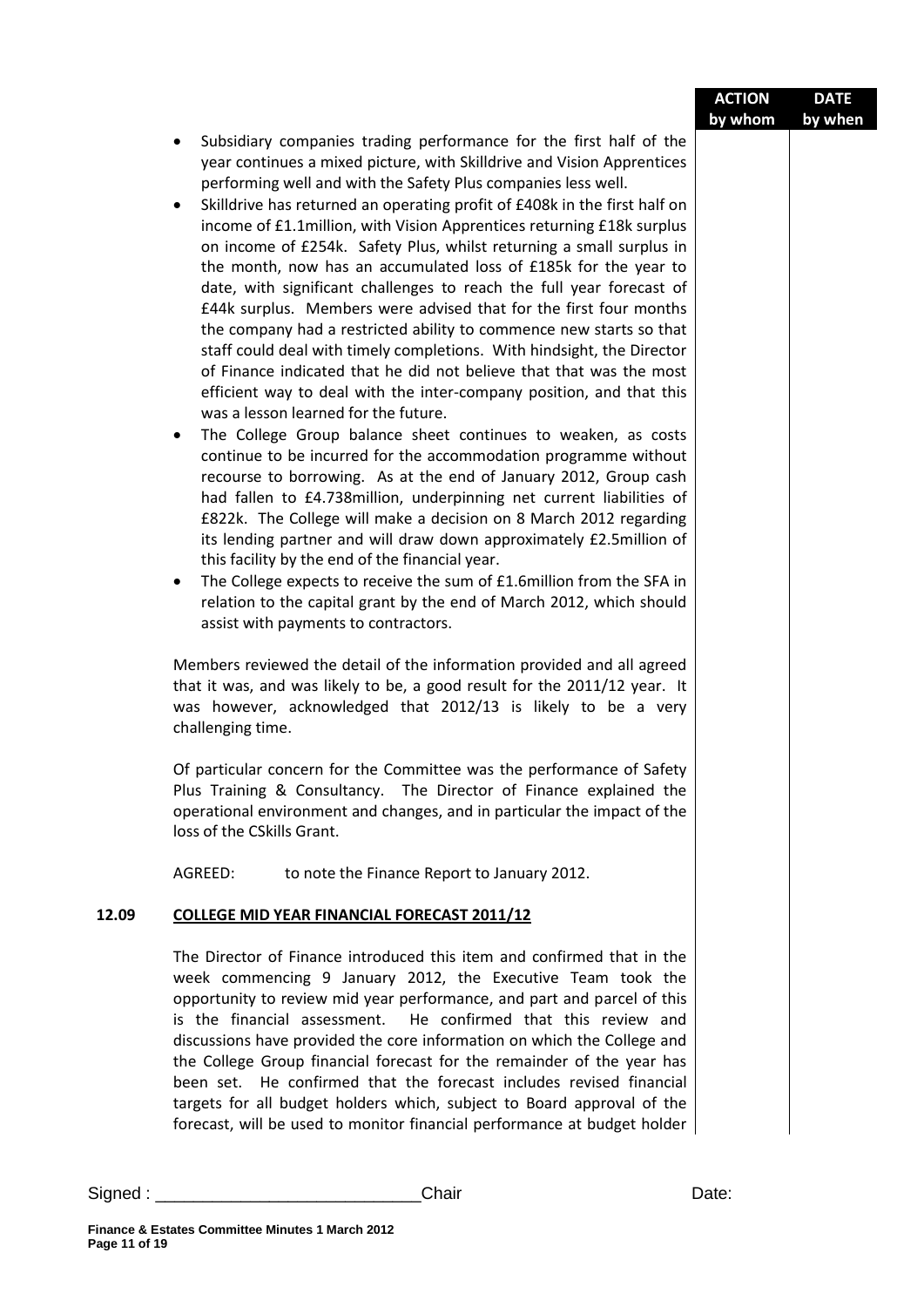|        | level for the remainder of the year. He confirmed that the full year<br>original budget will continue to be reported at budget holder and College<br>level and will be used in the end of the financial year reconciliation<br>presented to the Board with the Group Financial Statements.                                                                                                                                                                                                                                                                                                                                                                                                                                                                                                                                                                                                                                                                                                                                                                                                                                                                                                                                                                                                                                                                                                                                                                                                                                                                                                                                                                                                                                                                                                                                                                                                                                                                                                                                                                                                                                                                                                                                                                                                                                                                                                                                                                                                                                                                                                                                                                                                         |       |  |
|--------|----------------------------------------------------------------------------------------------------------------------------------------------------------------------------------------------------------------------------------------------------------------------------------------------------------------------------------------------------------------------------------------------------------------------------------------------------------------------------------------------------------------------------------------------------------------------------------------------------------------------------------------------------------------------------------------------------------------------------------------------------------------------------------------------------------------------------------------------------------------------------------------------------------------------------------------------------------------------------------------------------------------------------------------------------------------------------------------------------------------------------------------------------------------------------------------------------------------------------------------------------------------------------------------------------------------------------------------------------------------------------------------------------------------------------------------------------------------------------------------------------------------------------------------------------------------------------------------------------------------------------------------------------------------------------------------------------------------------------------------------------------------------------------------------------------------------------------------------------------------------------------------------------------------------------------------------------------------------------------------------------------------------------------------------------------------------------------------------------------------------------------------------------------------------------------------------------------------------------------------------------------------------------------------------------------------------------------------------------------------------------------------------------------------------------------------------------------------------------------------------------------------------------------------------------------------------------------------------------------------------------------------------------------------------------------------------------|-------|--|
|        |                                                                                                                                                                                                                                                                                                                                                                                                                                                                                                                                                                                                                                                                                                                                                                                                                                                                                                                                                                                                                                                                                                                                                                                                                                                                                                                                                                                                                                                                                                                                                                                                                                                                                                                                                                                                                                                                                                                                                                                                                                                                                                                                                                                                                                                                                                                                                                                                                                                                                                                                                                                                                                                                                                    |       |  |
|        | Members' attention was drawn to page 73, where a summary of the key<br>operating environment influences were detailed, the following was<br>particularly noted:                                                                                                                                                                                                                                                                                                                                                                                                                                                                                                                                                                                                                                                                                                                                                                                                                                                                                                                                                                                                                                                                                                                                                                                                                                                                                                                                                                                                                                                                                                                                                                                                                                                                                                                                                                                                                                                                                                                                                                                                                                                                                                                                                                                                                                                                                                                                                                                                                                                                                                                                    |       |  |
|        | The key policy developments moving into the 2011/12 financial year<br>$\bullet$<br>revolve mainly around the adult skills budget. In particular, the<br>finalisation of the 2010/11 year confirmed that the approach of the<br>agency to the treatment of what were three separate programmes to<br>be treated as a single overall budget. In addition, the single budget<br>was paid on profile (not actual delivery) and a reconciliation tolerance<br>applied above which colleges would not suffer any recovery of funds.<br>The College has a large adult skills budget, partly as a legacy of its<br>٠<br>success in Train to Gain, but more recently in its ability to grow its<br>adult apprenticeship programme. In 2010/11 the College made a<br>provision for under delivery against adult skills budget of £550k, but<br>following this policy confirmation, none of it will be clawed back.<br>In addition to the adult skills budget, the College budgeted for<br>٠<br>continued growth in its 16-18 apprenticeship programme, having<br>been able to deliver over £6.4million in 2010/11. For 2011/12 the<br>College budget anticipated this to increase further to £8.9million, but<br>as the year has progressed this achievement has looked increasingly<br>In the reforecast the position has moved from<br>challenging.<br>£8.9million to £7.5million. In the first sixth month period, the College<br>has achieved delivery valued at £3million.<br>At the start of the 2011/12 financial year, the College received what<br>٠<br>was a significant increase in the value of allocation for 16-18 adult<br>learner support (ALS), this allocation of almost £3.4million was some<br>£1.4million greater than it had received in 2010/11 and represents a<br>serious challenge in delivery for the year. As a result, the College set<br>a budget for delivery value of £2.8million. Subsequent guidance has<br>suggested that the funding will be an allocation and as a result the<br>College will receive the whole of the £3.4million and will not be<br>subject to end of year claw back or recovery. This is funding directly<br>from the YPLA.<br>A final policy change for 2011/12 has been the identification of 2.5%<br>of the adult skills budget, for the development of capacity in meeting<br>employment outcomes for College learners. This equates to almost<br>£340k for the College and actions are being implemented to develop<br>a feasible and sensible way in which to meet this new and exciting<br>challenge.<br>Members were advised that job outcome related targets are a new and<br>developing area for the College and that, as consequence, the |       |  |
| Sigma: | Chair                                                                                                                                                                                                                                                                                                                                                                                                                                                                                                                                                                                                                                                                                                                                                                                                                                                                                                                                                                                                                                                                                                                                                                                                                                                                                                                                                                                                                                                                                                                                                                                                                                                                                                                                                                                                                                                                                                                                                                                                                                                                                                                                                                                                                                                                                                                                                                                                                                                                                                                                                                                                                                                                                              | Date: |  |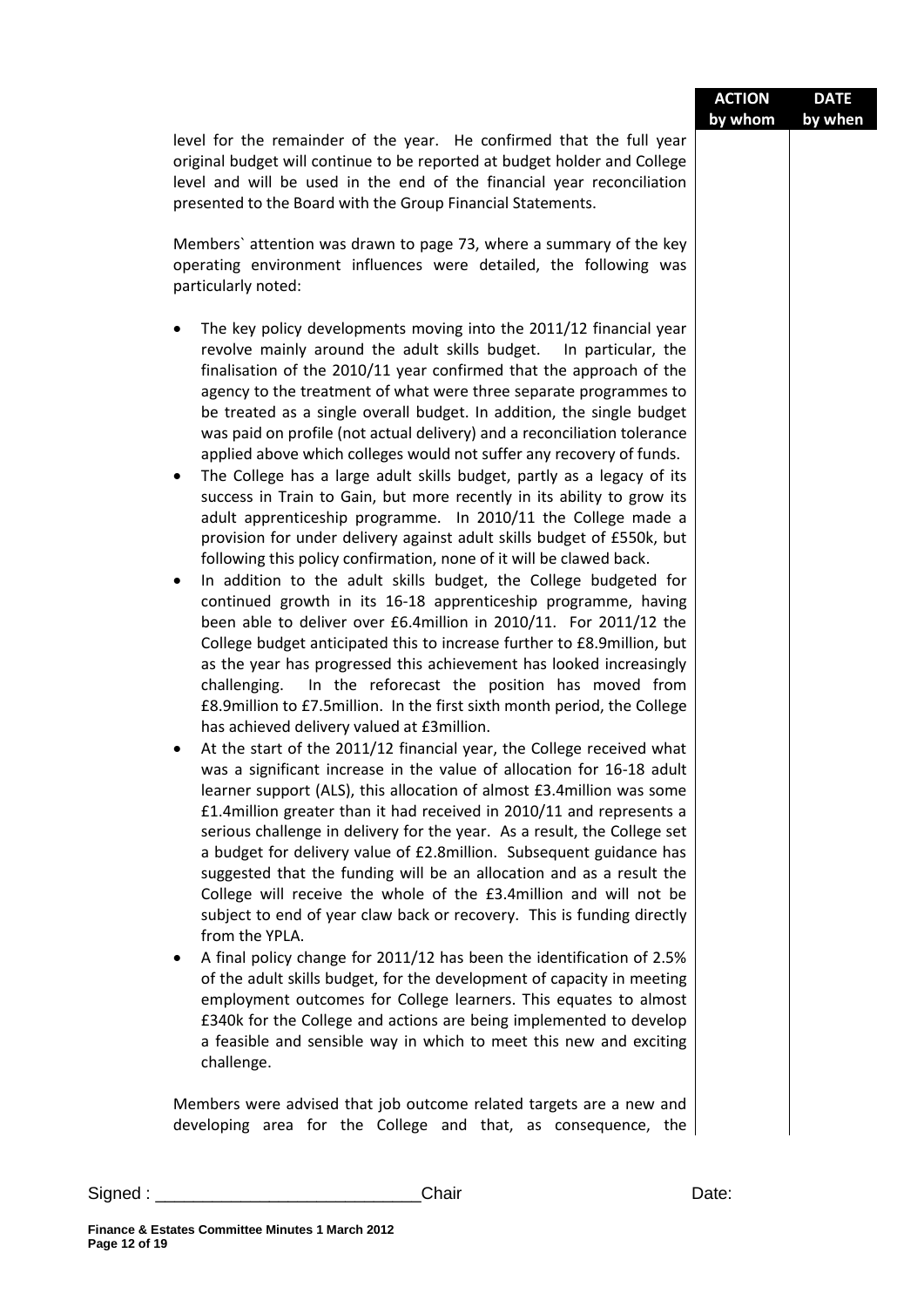|          |                                                                                                                                                                                                                                                                                                                                                                                                                                                                                                                                                                                                                                                                                                                                                                                                                                                                                                                                                                                                                                                                                                                                                                                                                                                                                                                                                                                                                                                                                                                                                             | <b>ACTION</b><br>by whom | <b>DATE</b><br>by when |
|----------|-------------------------------------------------------------------------------------------------------------------------------------------------------------------------------------------------------------------------------------------------------------------------------------------------------------------------------------------------------------------------------------------------------------------------------------------------------------------------------------------------------------------------------------------------------------------------------------------------------------------------------------------------------------------------------------------------------------------------------------------------------------------------------------------------------------------------------------------------------------------------------------------------------------------------------------------------------------------------------------------------------------------------------------------------------------------------------------------------------------------------------------------------------------------------------------------------------------------------------------------------------------------------------------------------------------------------------------------------------------------------------------------------------------------------------------------------------------------------------------------------------------------------------------------------------------|--------------------------|------------------------|
|          | Committee, at its next meeting, would receive a model of delivery to<br>effectively hit the job outcome targets.                                                                                                                                                                                                                                                                                                                                                                                                                                                                                                                                                                                                                                                                                                                                                                                                                                                                                                                                                                                                                                                                                                                                                                                                                                                                                                                                                                                                                                            | Director<br>Finance      | 3 May<br>2012          |
|          | Members' attention was also drawn to the following in the mid year<br>review:                                                                                                                                                                                                                                                                                                                                                                                                                                                                                                                                                                                                                                                                                                                                                                                                                                                                                                                                                                                                                                                                                                                                                                                                                                                                                                                                                                                                                                                                               |                          |                        |
|          | Page 74 - income and expenditure variances.<br>Page 79 - balance sheet comments.                                                                                                                                                                                                                                                                                                                                                                                                                                                                                                                                                                                                                                                                                                                                                                                                                                                                                                                                                                                                                                                                                                                                                                                                                                                                                                                                                                                                                                                                            |                          |                        |
|          | Members reviewed the content of the mid year review and                                                                                                                                                                                                                                                                                                                                                                                                                                                                                                                                                                                                                                                                                                                                                                                                                                                                                                                                                                                                                                                                                                                                                                                                                                                                                                                                                                                                                                                                                                     |                          |                        |
| a)<br>b) | AGREED to:<br>note the contents of the report, and<br>recommend that the Corporation Board approves the mid year re-<br>forecast for the 2011/12 financial year.                                                                                                                                                                                                                                                                                                                                                                                                                                                                                                                                                                                                                                                                                                                                                                                                                                                                                                                                                                                                                                                                                                                                                                                                                                                                                                                                                                                            |                          |                        |
| 12.10    | <b>INDICATIVE ALLOCATIONS 2012/13</b>                                                                                                                                                                                                                                                                                                                                                                                                                                                                                                                                                                                                                                                                                                                                                                                                                                                                                                                                                                                                                                                                                                                                                                                                                                                                                                                                                                                                                                                                                                                       |                          |                        |
|          | The Director of Finance introduced his report and drew the following to<br>members' attention:                                                                                                                                                                                                                                                                                                                                                                                                                                                                                                                                                                                                                                                                                                                                                                                                                                                                                                                                                                                                                                                                                                                                                                                                                                                                                                                                                                                                                                                              |                          |                        |
|          | a) Skills Funding Agency Allocations                                                                                                                                                                                                                                                                                                                                                                                                                                                                                                                                                                                                                                                                                                                                                                                                                                                                                                                                                                                                                                                                                                                                                                                                                                                                                                                                                                                                                                                                                                                        |                          |                        |
|          | The Skills Funding Agency has issued indicative funding<br>allocations to all colleges at the end of December 2011, following<br>a nationally published formula, this formula includes the<br>following elements a) an allocation of 88% of the 2010/11<br>funding out turn for non apprenticeship adult skills activity, and<br>b) an allocation of a maximum 101% of the 2010/11 out turn for<br>adult apprenticeship activity.<br>All colleges have received indicative allocations and all are likely<br>to show a reduction over the current 2011/12 funding allocations,<br>based purely on the formulaic approach.<br>In addition to the adult skills budget, the SFA have also provided<br>indicative contract values for the 16-18 apprenticeship<br>programme based on the current contract levels and anticipated<br>2011/12 out turn performance.<br>Generally, the College is expecting a 15% reduction on what it<br>٠<br>currently provides for in the 2011/12 year.<br>The College has a significant element of partner delivery to meet<br>٠<br>these targets so the impact can be mitigated.<br>Of concern at this particular point in time is the short fall against<br>the forecast income values included in the financial forecast<br>underpinning future plans. However, the College has made<br>representations to the SFA and has been reassured that, when<br>finalising allocations by the end of March 2012, current<br>performance will be taken into account which is likely to adjust<br>the current position significantly. |                          |                        |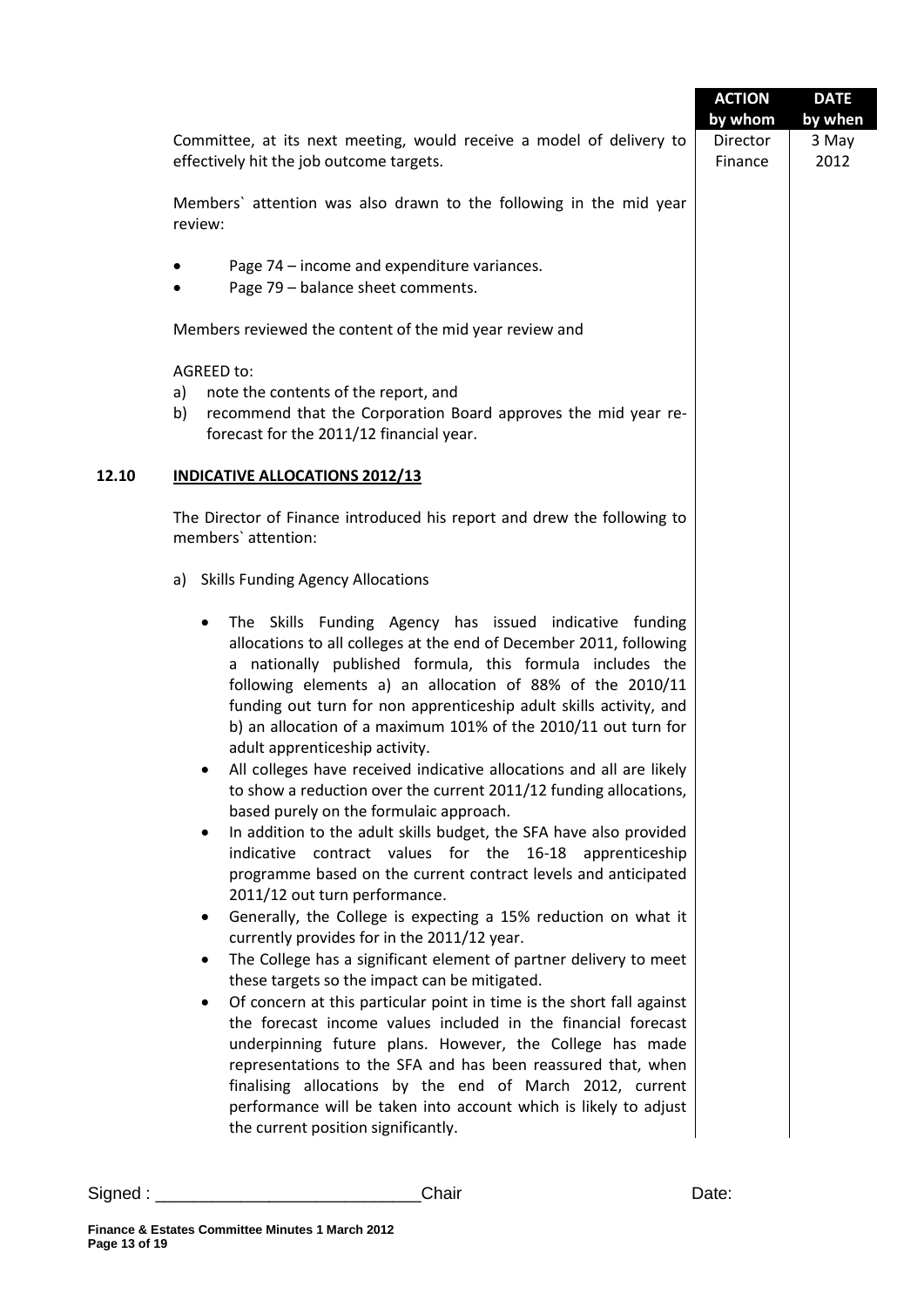|                                                                                                                                                                                                                                                                                                                                                                                                                                                                                                                                                                                                                                                                                                                                                 | <b>ACTION</b><br>by whom | <b>DATE</b><br>by when |
|-------------------------------------------------------------------------------------------------------------------------------------------------------------------------------------------------------------------------------------------------------------------------------------------------------------------------------------------------------------------------------------------------------------------------------------------------------------------------------------------------------------------------------------------------------------------------------------------------------------------------------------------------------------------------------------------------------------------------------------------------|--------------------------|------------------------|
| The current bottom line impact of allocated in this area were it<br>not to change is £377,231 for the adult skills budget and<br>£336,216 for the 16-18 apprenticeship programme.<br>The current indicative allocation for ALS programme is the same<br>٠<br>as 2011/12 financial year. The financial forecast anticipated a<br>10% fall to £463k, so an allocation of £514k provides a £51k<br>improvement in this area.                                                                                                                                                                                                                                                                                                                       |                          |                        |
| b) YPLA Allocations                                                                                                                                                                                                                                                                                                                                                                                                                                                                                                                                                                                                                                                                                                                             |                          |                        |
| The College indicative learner number allocation was discussed and<br>compared with the 2011/12 figures. The important element for the<br>indicative number allocation for the YPLA is the volume of SLN's funded.<br>This is complicated by the amplification of the recent funding policy to<br>remove 84GLH from every full time learner programme and the resulting<br>impact of a lower learner/SLN ratio.                                                                                                                                                                                                                                                                                                                                 |                          |                        |
| The College has made representations to the YPLA in the form of a<br>business case setting out the importance of removing a number of short<br>programmes delivered in 2010/11 which had an adverse impact on the<br>SLN/learner ratio and which are not planned for delivery in 2012/13. If<br>successful, this will increase the ratio from the current 1.003:1 to 1.096:1.<br>The Director of Finance confirmed that as this provision is delivered<br>directly by College employed staff, it is very important that the YPLA<br>accepts the arguments presented.                                                                                                                                                                            |                          |                        |
| The current likely impact with no change to the volume of SLN's would be<br>a 6% reduction in funding before the application of transitional funding<br>protection. This would equate to around £700k. Transitional protection<br>will be applied in 2012/13, but it is not known yet what the impact of this<br>might be. If the YPLA support the College business case to adjust the<br>SLN/learner ratio, then the College could receive an additional £322k.<br>The College financial forecast anticipates an increase in funding for this<br>programme of £256k for 2012/13. Final allocations, including the<br>outcomes of all business cases, are anticipated by the end of March 2012.                                                 |                          |                        |
| c) Higher Education (HEFCE) Allocations                                                                                                                                                                                                                                                                                                                                                                                                                                                                                                                                                                                                                                                                                                         |                          |                        |
| The Director of Finance indicated that like the YPLA, HEFCE have only<br>issued learner numbers as the first phase of the allocation process for<br>2012/13. This number only includes first year under graduates and is<br>referred to as the Student Number Control (SNC). As part of the<br>allocation process, a number of student places (20,000 nationally) was<br>clawed back from institutions and offered to providers who were<br>proposing fees of less than £7.5k for the 2012/13 academic year. The<br>College lost 20 learners as part of this process, and was recently awarded<br>an additional 25 following a successful bid. As a result the SNC for<br>2012/13 has increased for the College from 206 in 2011/2012 to 211 in |                          |                        |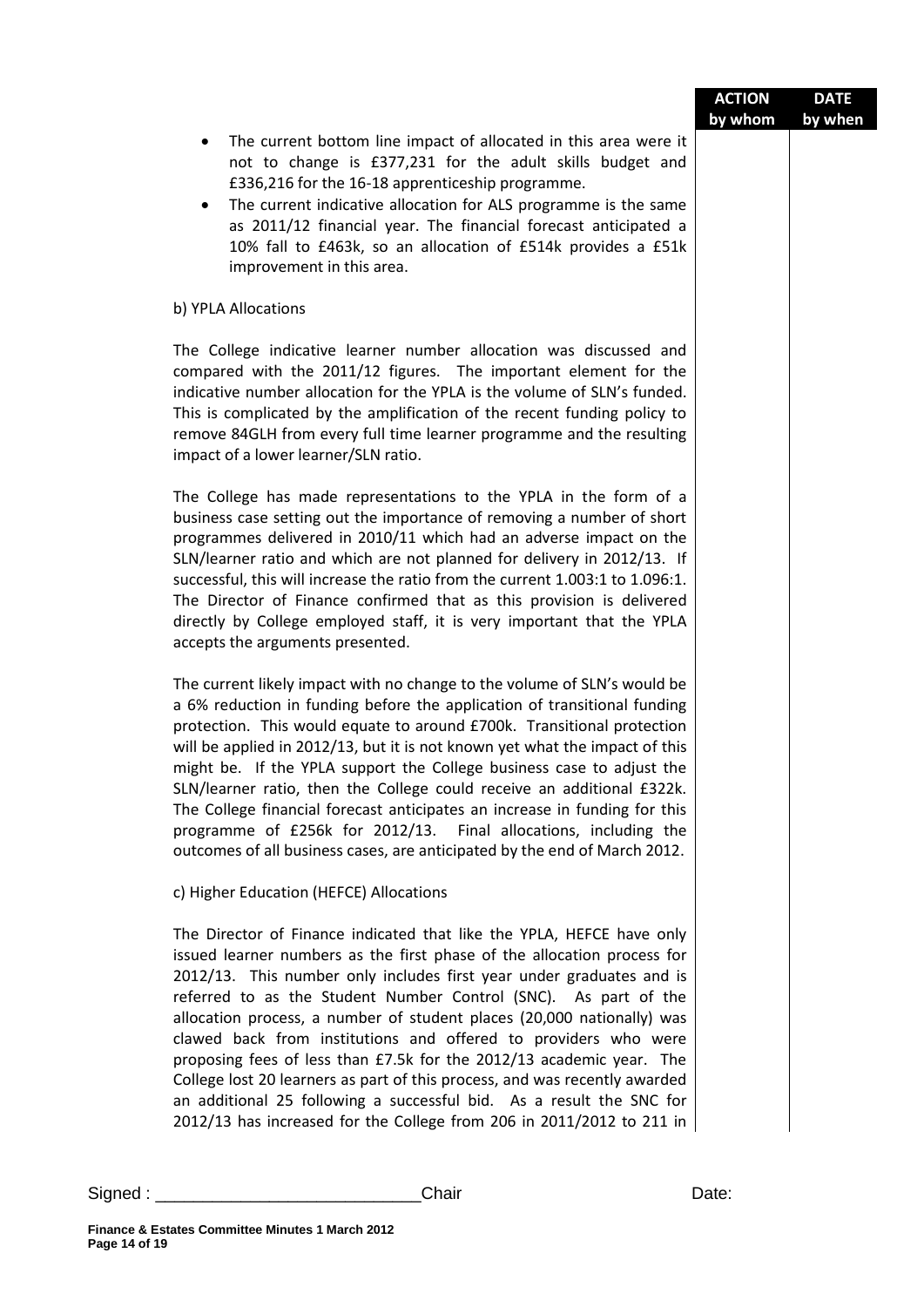|         |                                                                                                                                                                                                                                                                                                                                                                                                                                                                                                                                                                                                                                                                                                                                                                                                                                                                                                                                                                                                                                | <b>ACTION</b><br>by whom | <b>DATE</b><br>by when |
|---------|--------------------------------------------------------------------------------------------------------------------------------------------------------------------------------------------------------------------------------------------------------------------------------------------------------------------------------------------------------------------------------------------------------------------------------------------------------------------------------------------------------------------------------------------------------------------------------------------------------------------------------------------------------------------------------------------------------------------------------------------------------------------------------------------------------------------------------------------------------------------------------------------------------------------------------------------------------------------------------------------------------------------------------|--------------------------|------------------------|
|         | 2012/13. Should the College be able to recruit this volume and retain<br>continuing learners into year 2, the financial impact of the new fee<br>regime may not be as large as has been forecast. The College anticipated<br>a net reduction in total HE income of 272 in 2012/13.                                                                                                                                                                                                                                                                                                                                                                                                                                                                                                                                                                                                                                                                                                                                             |                          |                        |
|         | d) Other allocations for 2012/13                                                                                                                                                                                                                                                                                                                                                                                                                                                                                                                                                                                                                                                                                                                                                                                                                                                                                                                                                                                               |                          |                        |
|         | The Director of Finance indicated that the College expects to receive the<br>final allocations for Additional Learner Support for 16-18 and adult<br>learners at the end of March. This will be a significant piece in the overall<br>position that the process that delivers for the College and its budgets for<br>Specifically for the 16-18 ALS allocation, there will be<br>2012/13.<br>importance of the level of allocation, as it was increased to 3.4 million in<br>2011/12. The College budgeted for £2.8million, if the higher level of<br>allocation is maintained, this would go someway towards alleviating any<br>subsequent impact by reductions in the core participation programmes.<br>If the allocation falls, then the College could face a challenge in how it<br>deals with potentially lower levels of income than had been forecast.                                                                                                                                                                  |                          |                        |
|         | In summary, the Director of Finance confirmed that this report provides<br>information on indicative allocations only with final position known by<br>end of March. He stated that there were some potentially worrying<br>issues, but that the College will not know how big the issues are until the<br>final allocations have been given, and then the position can be assessed<br>as a whole.                                                                                                                                                                                                                                                                                                                                                                                                                                                                                                                                                                                                                              |                          |                        |
|         | AGREED:<br>to note the content of the report.                                                                                                                                                                                                                                                                                                                                                                                                                                                                                                                                                                                                                                                                                                                                                                                                                                                                                                                                                                                  |                          |                        |
| 12.11   | <b>UPDATE ON BANKING TENDER PROPOSALS</b>                                                                                                                                                                                                                                                                                                                                                                                                                                                                                                                                                                                                                                                                                                                                                                                                                                                                                                                                                                                      |                          |                        |
|         | The Director of Finance introduced this item and reminded the<br>Committee of the following points:                                                                                                                                                                                                                                                                                                                                                                                                                                                                                                                                                                                                                                                                                                                                                                                                                                                                                                                            |                          |                        |
|         | Presentations were invited from the four banks, who met the tender<br>٠<br>specification required for clarification and understanding. The banks<br>presenting were Lloyds TSB, Barclays, Natwest and Santander.<br>Following the proposals, further discussions have taken place in order<br>٠<br>to reach a recommendation for Board. Board decision will be<br>required by 8 March 2012.<br>Following the further review, discussions with all of the banks and the<br>$\bullet$<br>outcomes of the presentation, the shortlist has been reduced to two,<br>this being Lloyds TSB and Natwest.<br>Key elements of the Lloyds TSB proposal were noted at paragraph 9.<br>Of specific interest was the fact that the Lloyds TSB bid was initially<br>placed on the basis of a revolving credit facility, which would attract<br>commitment fees of 1% during the development period. Following<br>further discussion, the bank has confirmed that the RCF can be<br>converted into a development loan and would not incur any |                          |                        |
| Signed: | Chair                                                                                                                                                                                                                                                                                                                                                                                                                                                                                                                                                                                                                                                                                                                                                                                                                                                                                                                                                                                                                          | Date:                    |                        |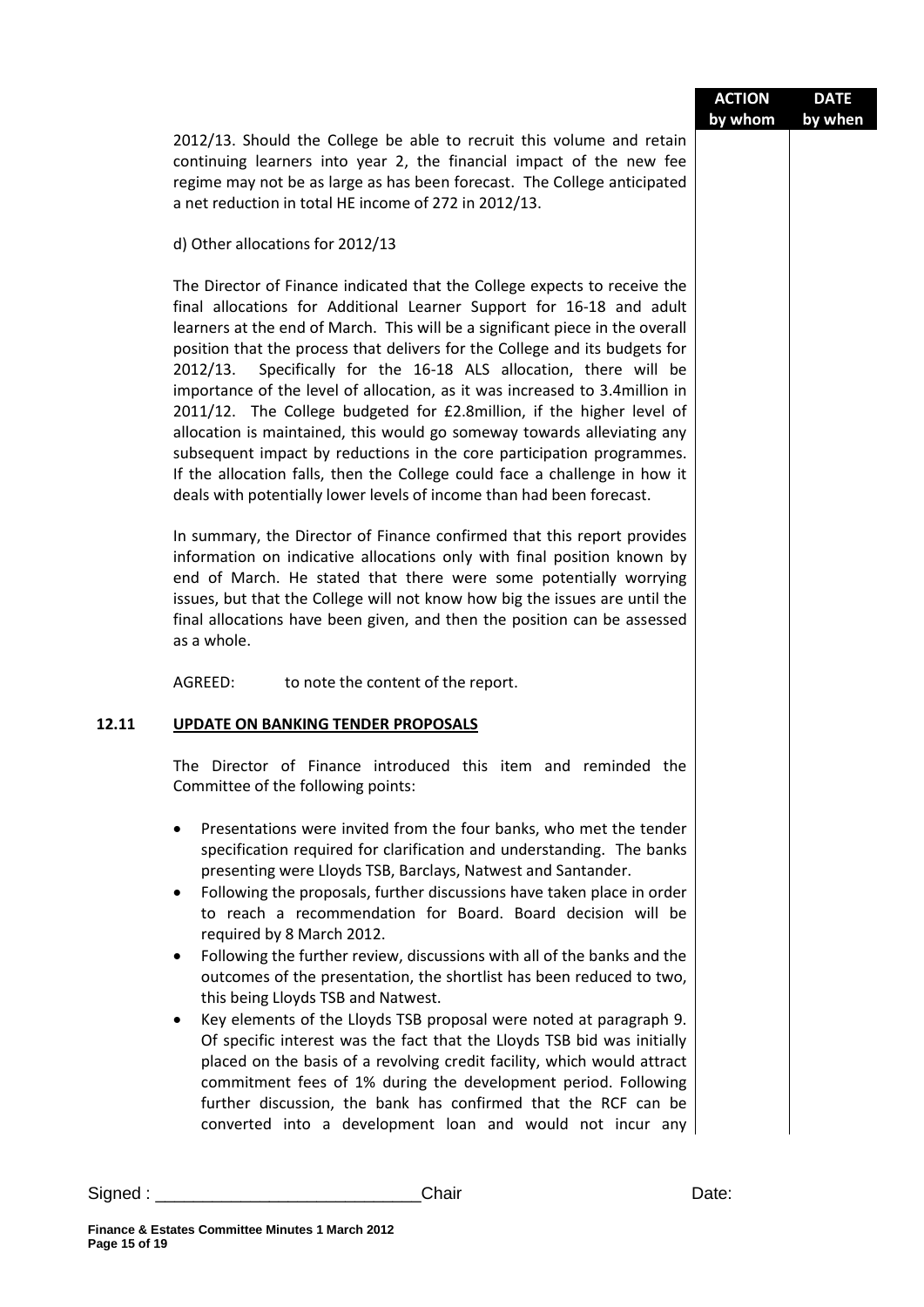|        |                                                                                                                                                                                                                                                                                                                                                                                                                                                                                                                                                                                                                                                                                                                                                                                                                                                                                                                                                                                                                                                                                                                                                                                                                                                                                                                                                                                                                                                                                                                                                                                | <b>ACTION</b><br>by whom | <b>DATE</b><br>by when |
|--------|--------------------------------------------------------------------------------------------------------------------------------------------------------------------------------------------------------------------------------------------------------------------------------------------------------------------------------------------------------------------------------------------------------------------------------------------------------------------------------------------------------------------------------------------------------------------------------------------------------------------------------------------------------------------------------------------------------------------------------------------------------------------------------------------------------------------------------------------------------------------------------------------------------------------------------------------------------------------------------------------------------------------------------------------------------------------------------------------------------------------------------------------------------------------------------------------------------------------------------------------------------------------------------------------------------------------------------------------------------------------------------------------------------------------------------------------------------------------------------------------------------------------------------------------------------------------------------|--------------------------|------------------------|
|        | commitment fees during the development period. A further aspect<br>of clarification was the security of the EIB funding, which at the time<br>of the proposal, was subject to credit approval and application, this<br>has since been confirmed as secured in writing by the bank.<br>Key elements of the Natwest proposal were reviewed at paragraph<br>٠<br>14. The Natwest proposal offers a range of options for the College to<br>select depending on the attitude to risk. This includes being the only<br>bank able and prepared to offer funds without renegotiation of<br>margin for a ten year period. A further key component of the<br>proposal is a development loan for the first two years priced at the<br>Bank of England base rate rather than three month LIBOR. The bank<br>has also committed to provide a repayment holiday for a further<br>twelve months after the end of the development period.                                                                                                                                                                                                                                                                                                                                                                                                                                                                                                                                                                                                                                                      |                          |                        |
|        | Members then went on to consider the comparable costs of borrowing.<br>The Director of Finance indicated that inevitably, the College will make its<br>decision on which lending partner to select based upon the anticipated<br>costs of funds. Whilst the cost of funds can be secured using financial<br>instruments, there will remain a variable of the margin, which represents<br>exposure and risk at the point of renegotiation.                                                                                                                                                                                                                                                                                                                                                                                                                                                                                                                                                                                                                                                                                                                                                                                                                                                                                                                                                                                                                                                                                                                                      |                          |                        |
|        | Members reviewed the respective costs of the facilities set out at<br>paragraph 24, it was noted that Natwest option 1 and the Lloyds TSB<br>proposal, were the two most comparable. The following was noted:                                                                                                                                                                                                                                                                                                                                                                                                                                                                                                                                                                                                                                                                                                                                                                                                                                                                                                                                                                                                                                                                                                                                                                                                                                                                                                                                                                  |                          |                        |
|        | In absolute terms, the Lloyds TSB proposal is the least expensive,<br>٠<br>costing £7.454 million over the 25 year period, assuming the interest<br>rate margins remain the same.<br>On a like for like proposal, with a three year renegotiation of the<br>٠<br>margin, the Natwest proposal is slightly more expensive at<br>£7.647 million. The only difference between the two products is that<br>after the three years, the margin renegotiation would impact upon<br>£8.5 million of the facility for Lloyds TSB, whereas for Natwest, the<br>renegotiation would relate to the full £17 million facility.<br>The only other possible consideration is option 3 for Natwest, which<br>٠<br>includes a renegotiation after ten years of the term $(2+10)$ , and this<br>would cost a total of £10.224 million, however, this would be secure<br>until April 2024.<br>If the Lloyds TSB proposal was accepted, and after the first<br>$\bullet$<br>renegotiation, the margin doubled from 2.2% to 4.4%, there would be<br>an additional £1.516million in interest payments over the remainder<br>of the term. However, even if this were to happen, the total cost of<br>the facility would still be £8.97 million, some £1.253 million less than<br>the Natwest option.<br>However, the need to renegotiate margins after prescribed time<br>٠<br>periods is a matter of risk. Should margins treble after three years,<br>then the ten year option would look very attractive, but this would be<br>unlikely and would require serious macro economic factors to take a |                          |                        |
| Sigma: | Chair                                                                                                                                                                                                                                                                                                                                                                                                                                                                                                                                                                                                                                                                                                                                                                                                                                                                                                                                                                                                                                                                                                                                                                                                                                                                                                                                                                                                                                                                                                                                                                          | Date:                    |                        |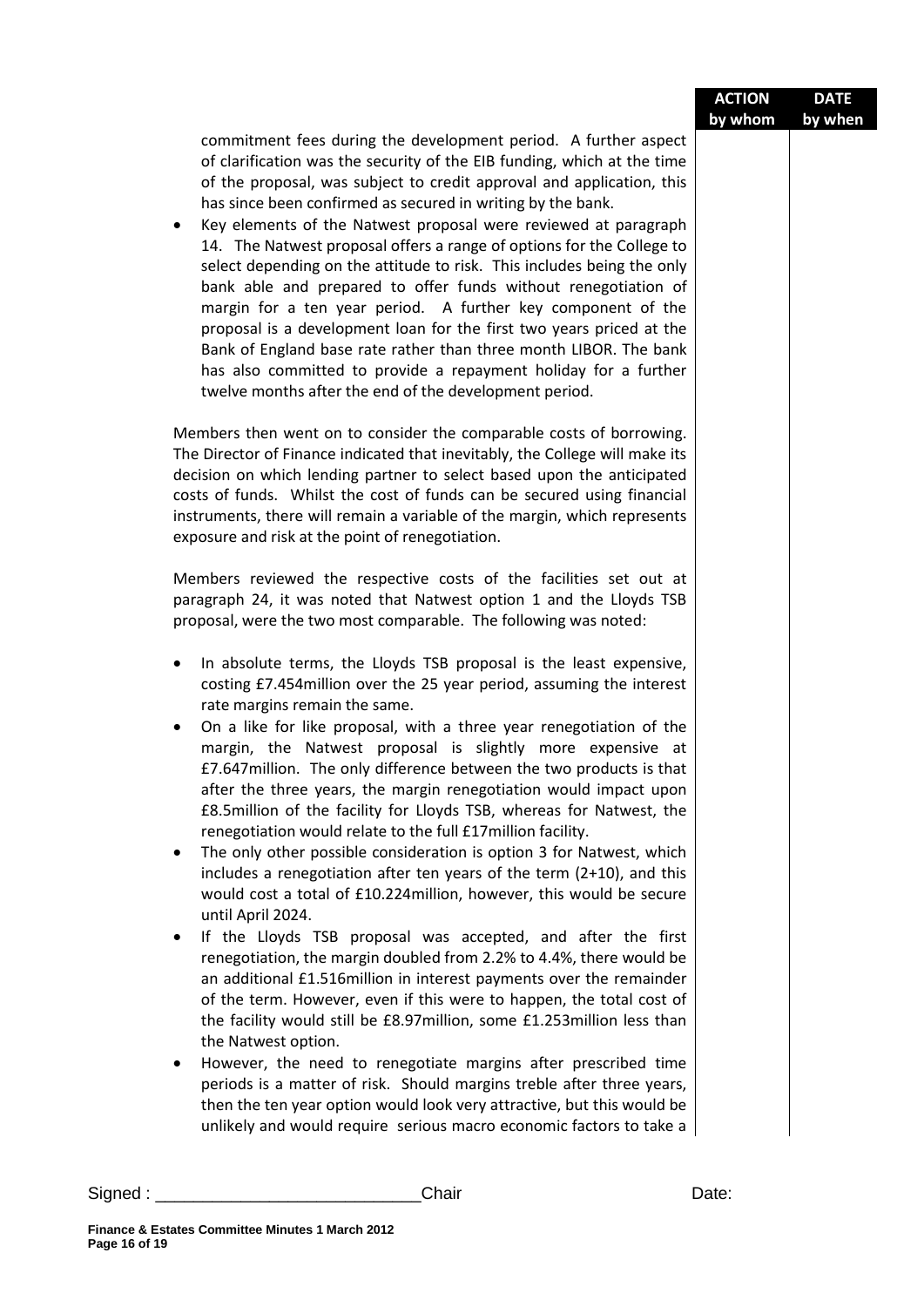|       |                                                                                                                                                                                                                                                                                                                                                                                                                                                                                                                                                                                                                                                                                                                                                                                                                                                                             | <b>ACTION</b><br>by whom | <b>DATE</b><br>by when |
|-------|-----------------------------------------------------------------------------------------------------------------------------------------------------------------------------------------------------------------------------------------------------------------------------------------------------------------------------------------------------------------------------------------------------------------------------------------------------------------------------------------------------------------------------------------------------------------------------------------------------------------------------------------------------------------------------------------------------------------------------------------------------------------------------------------------------------------------------------------------------------------------------|--------------------------|------------------------|
|       | turn for the worse. In such a case, lending margins may not be the<br>only challenge for the College.<br>The final factor to consider when making a recommendation is the<br>$\bullet$<br>ease and cost of securing any interest rate margins and total costs of<br>funding. This is achieved by purchasing an interest rate management<br>product to secure the interest rate at the required levels or ranges.                                                                                                                                                                                                                                                                                                                                                                                                                                                            |                          |                        |
|       | Members reviewed the comparable options in detail and felt that their<br>recommendation to the Board would be to proceed with Lloyds as the<br>preferred option. They felt that the risks relating to proceeding with<br>Lloyds TSB option were acceptable. It was noted by all that a key benefit<br>of the Lloyds proposal was the availability of EIB money.                                                                                                                                                                                                                                                                                                                                                                                                                                                                                                             |                          |                        |
|       | AGREED to:<br>note the update provided, and<br>a)<br>recommend that the College Board approve Lloyds TSB as the<br>b)<br>banking partner for Capital Project Loan Facilities.                                                                                                                                                                                                                                                                                                                                                                                                                                                                                                                                                                                                                                                                                               |                          |                        |
| 12.12 | <b>PROCUREMENT STRATEGY</b>                                                                                                                                                                                                                                                                                                                                                                                                                                                                                                                                                                                                                                                                                                                                                                                                                                                 |                          |                        |
|       | The Director of Finance introduced this item and members all agreed that<br>it was a very comprehensive and thorough strategy. Of particular interest<br>were the targets detailed at page 33. Members were happy to approve<br>the Procurement Strategy, and requested that progress be reported on<br>an annual basis, rather than at each of these meetings.                                                                                                                                                                                                                                                                                                                                                                                                                                                                                                             |                          |                        |
|       | AGREED:<br>to approve the Procurement Strategy.                                                                                                                                                                                                                                                                                                                                                                                                                                                                                                                                                                                                                                                                                                                                                                                                                             |                          |                        |
| 12.13 | <b>COLLEGE FEE POLICY 2012/13</b>                                                                                                                                                                                                                                                                                                                                                                                                                                                                                                                                                                                                                                                                                                                                                                                                                                           |                          |                        |
|       | The Director of Finance introduced this item and confirmed that only<br>minor changes to the policy were recommended. The following was<br>specifically brought to Members attention:                                                                                                                                                                                                                                                                                                                                                                                                                                                                                                                                                                                                                                                                                       |                          |                        |
|       | The College will not increase its tuition fee levels in 2012/13 from<br>$\bullet$<br>those charged in 2011/12. However, the fee advertised will be a<br>single fee including all elements of the course cost, exams and<br>registration and material charges.<br>The College will continue to charge market rate fees where these are<br>$\bullet$<br>likely to be greater than the assumed national fee.<br>Any departure from the fee policy in relation to the charging of fees<br>٠<br>below policy levels will need to be supported by market evidence,<br>and a full business case to ensure that appropriate information can<br>support any decision process. Departure from the policy in this<br>instance, must be authorised by the Deputy Principal, Teaching &<br>Learning.<br>The College will, however, increase the charge levied for full time<br>$\bullet$ |                          |                        |
|       | adult programmes (a very small number of students) from £250 to                                                                                                                                                                                                                                                                                                                                                                                                                                                                                                                                                                                                                                                                                                                                                                                                             |                          |                        |
|       | Chair                                                                                                                                                                                                                                                                                                                                                                                                                                                                                                                                                                                                                                                                                                                                                                                                                                                                       | Date:                    |                        |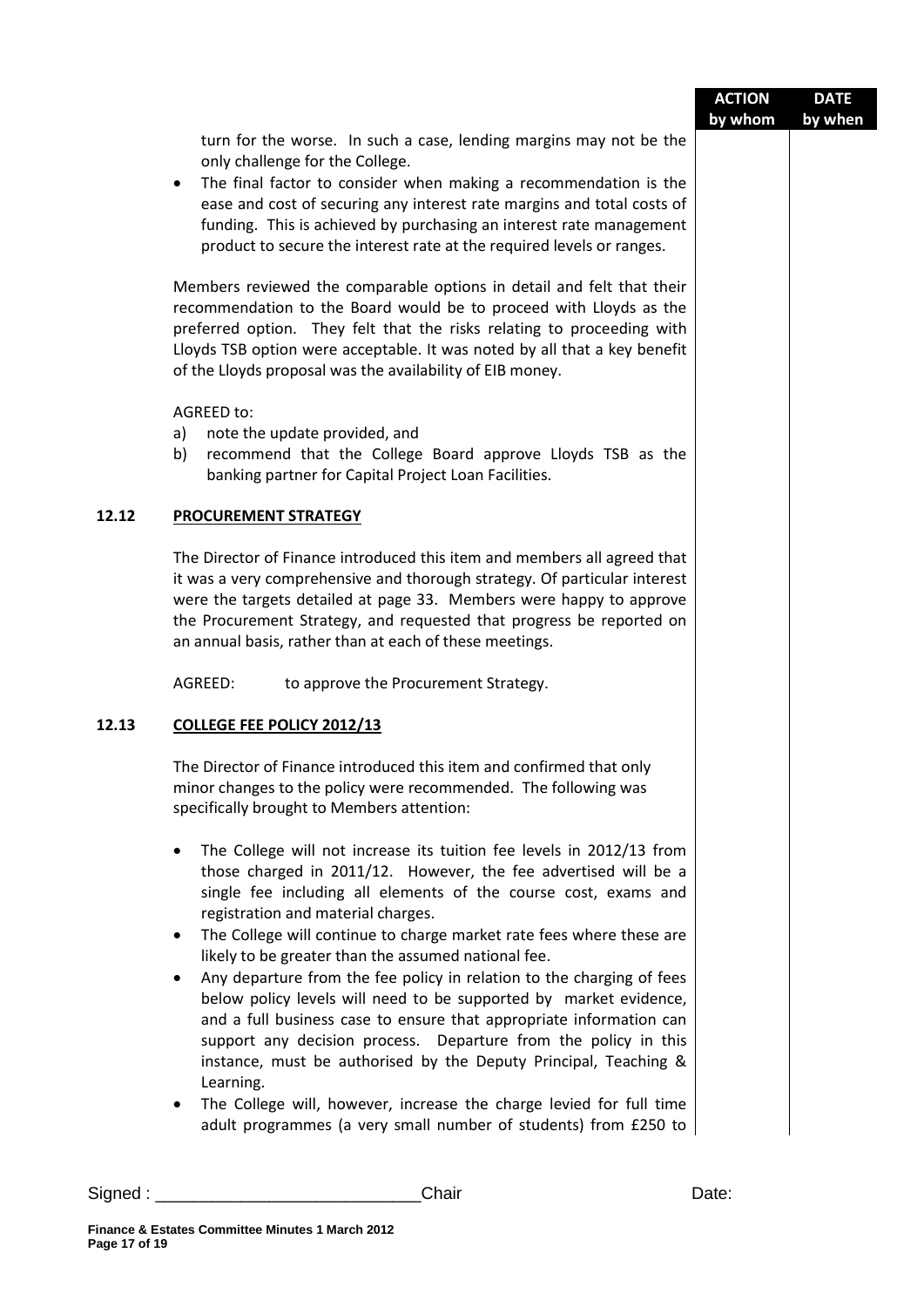|                                               |                                                                                                                                                                                                                                                                                                                                                                                                                                                                                                                                                                                                                                                                                                                                                                                                                                                                                                                                    | <b>ACTION</b> | <b>DATE</b>     |
|-----------------------------------------------|------------------------------------------------------------------------------------------------------------------------------------------------------------------------------------------------------------------------------------------------------------------------------------------------------------------------------------------------------------------------------------------------------------------------------------------------------------------------------------------------------------------------------------------------------------------------------------------------------------------------------------------------------------------------------------------------------------------------------------------------------------------------------------------------------------------------------------------------------------------------------------------------------------------------------------|---------------|-----------------|
| $\bullet$<br>٠<br>$\bullet$<br>٠<br>$\bullet$ | £350, reflecting the move towards the national policy assumption,<br>but setting an understanding of affordability.<br>Course fees for adult apprenticeship programmes will continue at<br>£500 with discretion allowed by the Vice Principal to waive or reduce<br>this fee on a case by case basis.<br>Apprenticeship programmes delivered through partner providers will<br>not be subject to the College's fee policy, but will be bound by the<br>contractual terms under which they operate.<br>For Higher Education, the College has already agreed its fee levels for<br>2012/13, these will be a) £5500 for full time learners and b) £3000 for<br>part time learners.<br>Continuing learners will be charged in line with the standard fee<br>published by OFFA, which will be £1380 for full time learners and<br>£900 for part time learners.<br>Module costs for new entrants will be £1000 for a first sit, and £700 | by whom       | by when         |
| respectively.<br>$\bullet$                    | for a second sit. Continuing students will pay £900 and £300<br>Full cost and commercially competitive courses offered will continue<br>with a margin contribution level. This will be based upon a minimum<br>contribution of 30% margin and will be flexible for group size, delivery<br>location, material and staffing costs. This will allow full cost recovery<br>linked to specific competitive bidding for business, within a<br>structured but flexible model.<br>Members' attention was also drawn to the course fee credit policy. The<br>Director of Finance confirmed that the College has worked hard to                                                                                                                                                                                                                                                                                                             |               |                 |
| paid.                                         | tighten up and make clear its expectations regarding payment. The new<br>policy introduced is clear and explicit in what will happen if fees are not<br>Members reviewed the report and were happy that it was in line with the<br>strategic direction agreed.                                                                                                                                                                                                                                                                                                                                                                                                                                                                                                                                                                                                                                                                     |               |                 |
| <b>AGREED to:</b><br>a)<br>b)                 | note the update, and<br>recommend that the Corporation approve the College Tuition Fee<br>Policy for 2012/13.                                                                                                                                                                                                                                                                                                                                                                                                                                                                                                                                                                                                                                                                                                                                                                                                                      |               |                 |
| 2011                                          | <b>CONFIDENTIAL MINUTES OF THE MEETING HELD ON 17 NOVEMBER</b>                                                                                                                                                                                                                                                                                                                                                                                                                                                                                                                                                                                                                                                                                                                                                                                                                                                                     |               |                 |
| AGREED:                                       | that the confidential minutes of the meeting held on 17<br>November 2011 be confirmed as a correct record and be<br>signed by the Chair.                                                                                                                                                                                                                                                                                                                                                                                                                                                                                                                                                                                                                                                                                                                                                                                           | Chair         | 1 March<br>2012 |
|                                               |                                                                                                                                                                                                                                                                                                                                                                                                                                                                                                                                                                                                                                                                                                                                                                                                                                                                                                                                    |               |                 |